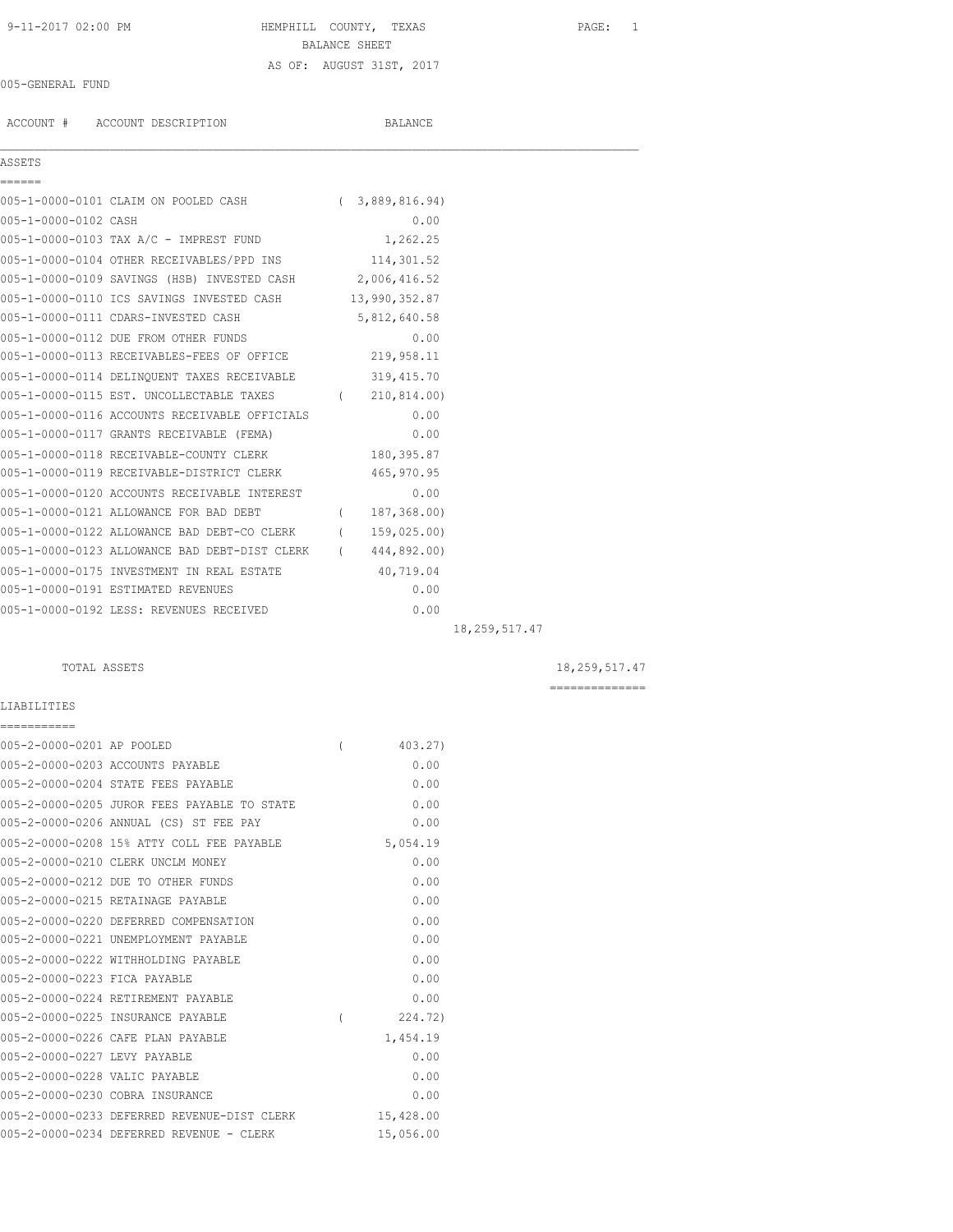#### 9-11-2017 02:00 PM HEMPHILL COUNTY, TEXAS PAGE: 2

BALANCE SHEET

### AS OF: AUGUST 31ST, 2017

### 005-GENERAL FUND

|                                | ACCOUNT # ACCOUNT DESCRIPTION                        | BALANCE           |  |
|--------------------------------|------------------------------------------------------|-------------------|--|
|                                | 005-2-0000-0236 DEFERRED REVENUE - JP                | 19,666.00         |  |
|                                | 005-2-0000-0238 DEFERRED TAX REVENUE                 | 96,265.00         |  |
|                                | 005-2-0000-0261 SALES TAX REPORT                     | $\left($<br>1.35) |  |
| 005-2-0000-0281 APPROPRIATIONS |                                                      | 0.00              |  |
|                                | 005-2-0000-0282 LESS: EXPENDITURES                   | 0.00              |  |
|                                | 005-2-0000-0283 LESS: ENCUMBRANCES                   | 0.00              |  |
|                                | 005-2-0000-0290 PRIOR YR A/PAYABLE                   | 0.00              |  |
|                                | 005-2-0000-0301 1-CCC COURT COSTS COLLECTED          | 3, 313.96         |  |
|                                | 005-2-0000-0306 6-BAIL BOND FEE                      | 1,278.00          |  |
|                                | 005-2-0000-0307 7-DNA CONVICTIONS                    | 0.00              |  |
|                                | 005-2-0000-0308 8-DNA CS COMM. SUPERVISION           | 0.00              |  |
|                                | 005-2-0000-0309 9-DNA JV TESTING FEE JV              | 0.00              |  |
|                                | 005-2-0000-0310 10-EMS TRAMA FUND                    | 0.01              |  |
|                                | 005-2-0000-0311 11-JPD-JUV PRO DIVERSION FEE         | 0.00              |  |
|                                | 005-2-0000-0312 12-JRF-JURY REIMBURSEMENT FEE 326.84 |                   |  |
|                                | 005-2-0000-0313 13-IDF INDIGENT DEFENSE FEE          | 161.63            |  |
|                                | 005-2-0000-0314 14-MVF MOVING VIOLATION FEE          | 0.00              |  |
|                                | 005-2-0000-0315 15-STF STATE TRAFFIC FINE            | 1,346.02          |  |
|                                | 005-2-0000-0316 16-POF PEACE OFFICER FEES            | 72.46             |  |
|                                | 005-2-0000-0317 17-FTA FAILURE TO APPEAR             | 160.01            |  |
|                                | 005-2-0000-0318 18-JUD FUND CONSTITUTIONAL           | 0.00              |  |
|                                | 005-2-0000-0320 MCW-MOTOR CARRIER WT                 | 0.00              |  |
|                                | 005-2-0000-0321 TP-TIME PAYMENT FEE                  | 113.97            |  |
|                                | 005-2-0000-0322 DRF-DRIVING RECORDS FEE              | 0.00              |  |
|                                | 005-2-0000-0323 JS-JUDICIAL SUPPORT FEE              | 544.74            |  |
|                                | 005-2-0000-0324 TPDF-TRUANCY PREV DIV FUND           | 175.59            |  |
|                                | 005-2-0000-0325 SPECIALTY COURT                      | 21.10             |  |
|                                | 005-2-0000-0326 7TH COURT OF APPEALS                 | 0.00              |  |
| 005-2-0000-0327 OMNIBASE       |                                                      | 90.00             |  |
| 005-2-0000-0328 PARKS&WILDLIFE |                                                      | 0.00              |  |
|                                | 005-2-0000-0329 CHILD SAFETY SEAT                    | 377.65            |  |
| 005-2-0000-0330 CISD           |                                                      | 100.00            |  |
| 005-2-0000-0331 TRAILEE/CASA   |                                                      | 0.00              |  |
|                                | 005-2-0000-0400 BIRTH-REMOTE ACCESS                  | 0.00              |  |
|                                | 005-2-0000-0410 1-BIRTH CERTIFICATE FEE              | 0.00              |  |
|                                | 005-2-0000-0420 2-MLF MARRIAGE LICENSE FEE           | 0.00              |  |
|                                | 005-2-0000-0430 3-DIM DEC OF INFORMAL MARRIAGE       | 0.00              |  |
|                                | 005-2-0000-0440 4-NDF NONDISCLOSURE FEES             | 0.00              |  |
|                                | 005-2-0000-0450 5-TCV-JUROR DONATIONS                | 0.00              |  |
|                                | 005-2-0000-0460 6-JUSTICE CTS-INDIGENT LEGAL         | 11.40             |  |
|                                | 005-2-0000-0470 7A-STATUTORY PROBATE                 | 0.00              |  |
|                                | 005-2-0000-0471 7B-JUDICIAL FUND FILING FEE          | 0.00              |  |
|                                | 005-2-0000-0480 8A-STATUTORY CO COURT                | 0.00              |  |
|                                | 005-2-0000-0481 8B-JUDICIAL FUND                     | 0.00              |  |
|                                | 005-2-0000-0490 9A-CONSTITUTIONAL CO COURT           | 0.00              |  |
|                                | 005-2-0000-0491 9B-JUDICIAL FUND FILING FEE          | 0.00              |  |
| 005-2-0000-0492 10A-DIVORCE    |                                                      | 0.00              |  |
|                                | 005-2-0000-0493 10B-OTHER THAN DIVORCE               | 0.00              |  |
|                                | 005-2-0000-0494 10C-INDIGENT LEGAL SERVICES          | 0.00              |  |
|                                | 005-2-0000-0495 11-JUDICIAL SUPPORT FEE              | 0.00              |  |
|                                | 005-2-0000-0496 SFP-ELECTRONIC FILING SYSTEM         | 20.00             |  |
|                                |                                                      |                   |  |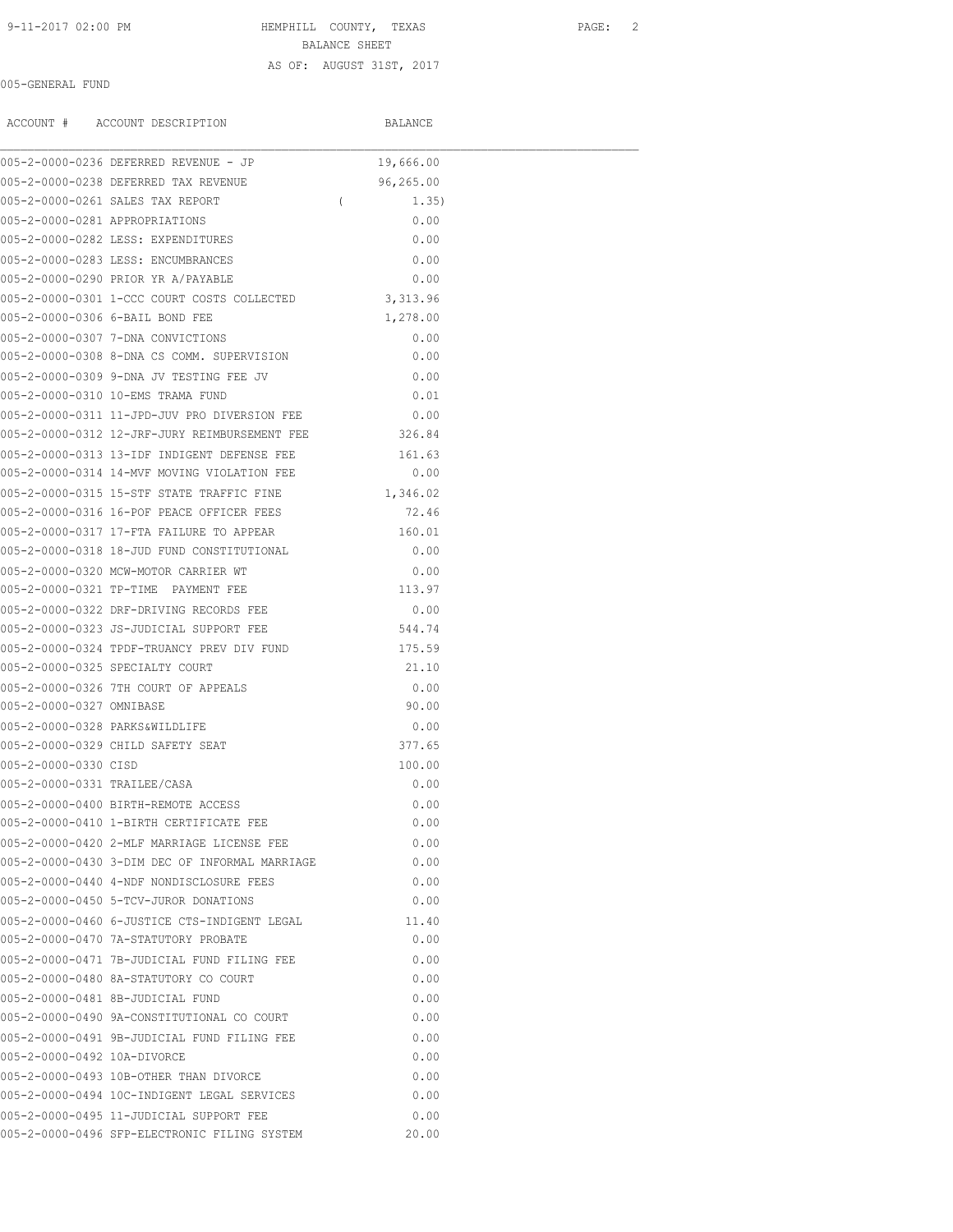| 9-11-2017 02:00 PM |  |
|--------------------|--|
|--------------------|--|

HEMPHILL COUNTY, TEXAS PAGE: 3

BALANCE SHEET

## AS OF: AUGUST 31ST, 2017

005-GENERAL FUND

| ACCOUNT # ACCOUNT DESCRIPTION                     | BALANCE        |               |                |
|---------------------------------------------------|----------------|---------------|----------------|
| 005-2-0000-0497 TEXAS HOME VISITING PROGRAM       | 7.08           |               |                |
| 005-2-1510-0221 UNEMPLOYMENT PAYABLE              | 0.00           |               |                |
| 005-2-1520-0221 UNEMPLOYMENT PAYABLE              | 0.00           |               |                |
| 005-2-1530-0221 UNEMPLOYMENT PAYABLE              | 0.00           |               |                |
| 005-2-1540-0221 UNEMPLOYMENT PAYABLE              | 0.00           |               |                |
| 005-2-2410-0221 UNEMPLOYMENT PAYABLE              | 0.00           |               |                |
| 005-2-2500-0221 UNEMPLOYMENT PAYABLE              | 0.00           |               |                |
| 005-2-2550-0221 UNEMPLOYMENT PAYABLE              | 0.00           |               |                |
| 005-2-2560-0221 UNEMPLOYMENT PAYABLE              | 0.00           |               |                |
| 005-2-3500-0221 UNEMPLOYMENT PAYABLE              | 0.00           |               |                |
| 005-2-3600-0221 UNEMPLOYMENT PAYABLE              | 0.00           |               |                |
| 005-2-7001-0221 UNEMPLOYMENT PAYABLE              | 0.00           |               |                |
| TOTAL LIABILITIES                                 |                | 160, 414.50   |                |
| EOUITY                                            |                |               |                |
| ======                                            |                |               |                |
| 005-3-0000-0301 CURRENT FUND BALANCE              | 16,655,687.68  |               |                |
| 005-3-0000-0302 BUDGETED FUND BALANCE             | 0.00           |               |                |
| TOTAL BEGINNING EOUITY                            | 16,655,687.68  |               |                |
| TOTAL REVENUE                                     | 5, 921, 462.61 |               |                |
| TOTAL EXPENSES                                    | 4,478,047.32   |               |                |
| TOTAL REVENUE OVER/(UNDER) EXPENSES 1,443,415.29  |                |               |                |
| TOTAL EQUITY & REV. OVER/(UNDER) EXP.             |                | 18,099,102.97 |                |
| TOTAL LIABILITIES, EQUITY & REV.OVER/(UNDER) EXP. |                |               | 18,259,517.47  |
|                                                   |                |               | ============== |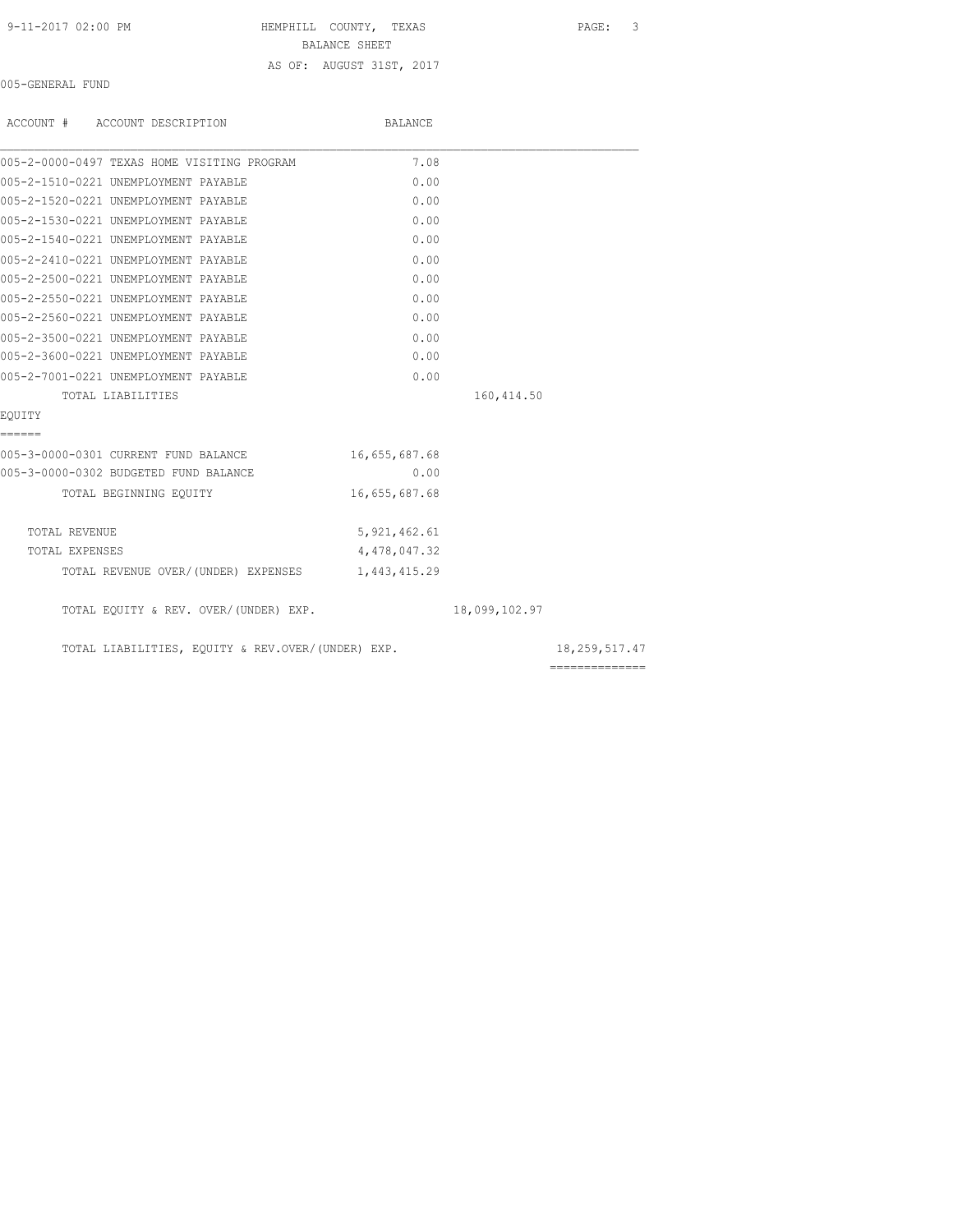| 9-11-2017 02:01 PM<br>HEMPHILL COUNTY, TEXAS<br>BALANCE SHEET |                          |          | PAGE: 1        |
|---------------------------------------------------------------|--------------------------|----------|----------------|
|                                                               | AS OF: AUGUST 31ST, 2017 |          |                |
| 008-LAW LIBRARY                                               |                          |          |                |
| ACCOUNT # ACCOUNT DESCRIPTION                                 | BALANCE                  |          |                |
| ASSETS                                                        |                          |          |                |
| ======                                                        |                          |          |                |
| 008-1-0000-0101 CLAIM ON POOLED CASH                          | 6,739.26                 |          |                |
| 008-1-0000-0102 CASH - LAW LIBRARY                            | 0.00                     |          |                |
| 008-1-0000-0191 ESTIMATED REVENUES                            | 0.00                     |          |                |
| 008-1-0000-0192 LESS: REVENUES RECEIVED                       | 0.00                     |          |                |
|                                                               |                          | 6,739.26 |                |
| TOTAL ASSETS                                                  |                          |          | 6,739.26       |
|                                                               |                          |          | ============== |
| LIABILITIES                                                   |                          |          |                |
| -----------                                                   |                          |          |                |
| 008-2-0000-0201 AP POOLED                                     | 0.00                     |          |                |
| 008-2-0000-0203 ACOUNTS PAYABLE                               | 0.00                     |          |                |
| 008-2-0000-0222 PAYROLL W/H PAYABLE                           | 0.00                     |          |                |
| 008-2-0000-0223 PAYROLL FICA PAYABLE                          | 0.00                     |          |                |
| 008-2-0000-0224 PAYROLL RETIREMENT PAYABLE                    | 0.00                     |          |                |
| 008-2-0000-0225 PAYROLL INSURANCE PAYABLE                     | 0.00                     |          |                |
| 008-2-0000-0281 APPROPRIATIONS                                | 0.00                     |          |                |
| 008-2-0000-0282 LESS: EXPENDITURES                            | 0.00                     |          |                |
| 008-2-0000-0283 LESS: ENCUMBRANCES                            | 0.00                     |          |                |
| 008-2-0000-0290 PRIOR YEAR PAYABLES                           | 0.00                     |          |                |
| TOTAL LIABILITIES                                             |                          | 0.00     |                |
| EQUITY<br>======                                              |                          |          |                |
| 008-3-0000-0301 CURRENT FUND BALANCE                          | 5,255.26                 |          |                |
| 008-3-0000-0302 BUDGETED FUND BALANCE                         | 0.00                     |          |                |
| TOTAL BEGINNING EQUITY                                        | 5,255.26                 |          |                |
|                                                               |                          |          |                |
| TOTAL REVENUE                                                 | 2,170.00                 |          |                |
| TOTAL EXPENSES                                                | 686.00                   |          |                |
| TOTAL REVENUE OVER/(UNDER) EXPENSES                           | 1,484.00                 |          |                |
| TOTAL EQUITY & REV. OVER/(UNDER) EXP.                         |                          | 6,739.26 |                |
| TOTAL LIABILITIES, EQUITY & REV.OVER/(UNDER) EXP.             |                          |          | 6,739.26       |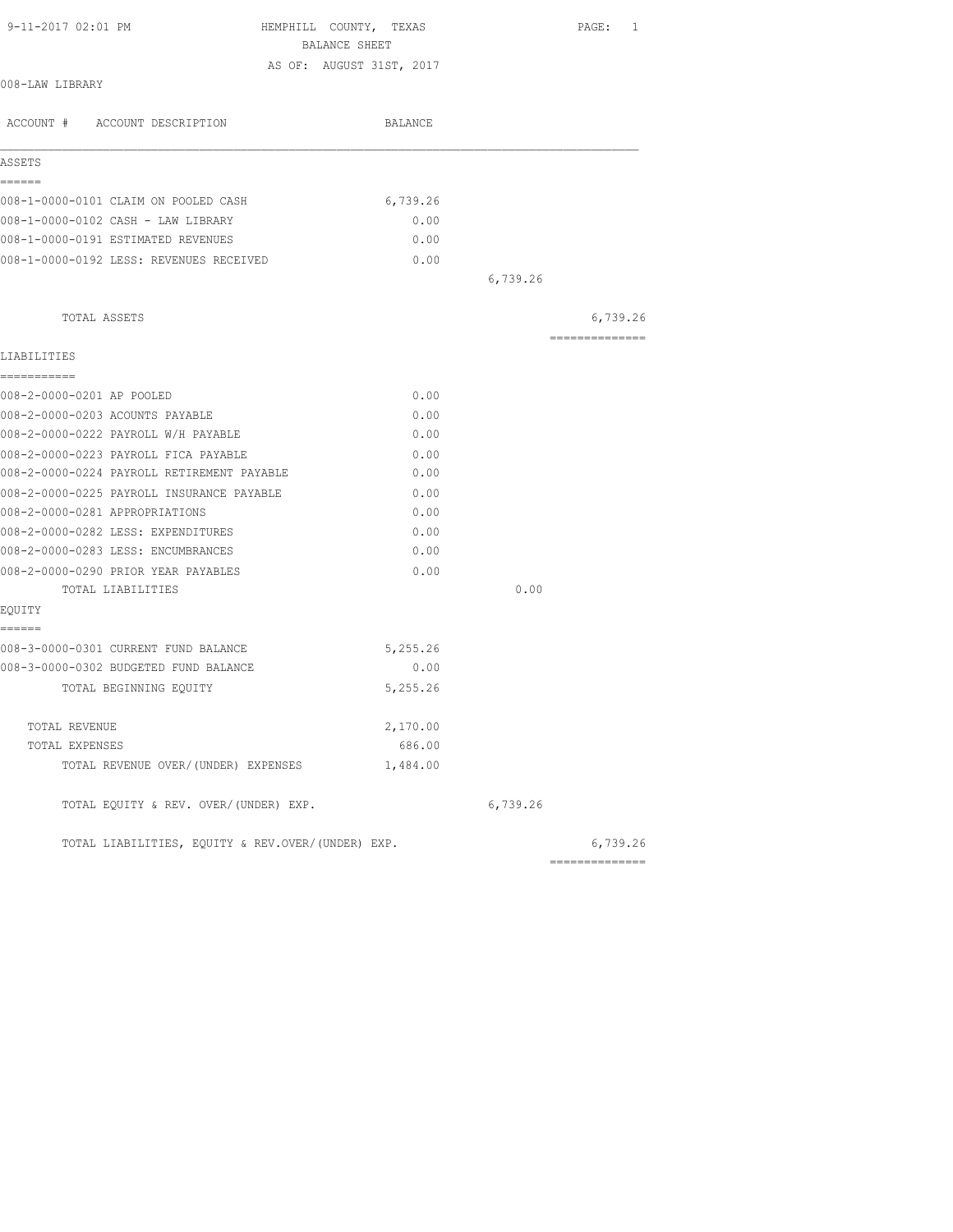| 9-11-2017 02:01 PM                                | HEMPHILL COUNTY, TEXAS<br>PAGE: 1<br>BALANCE SHEET |  |
|---------------------------------------------------|----------------------------------------------------|--|
|                                                   | AS OF: AUGUST 31ST, 2017                           |  |
| 009-SECURITY FEE                                  |                                                    |  |
| ACCOUNT # ACCOUNT DESCRIPTION                     | BALANCE                                            |  |
| ASSETS                                            |                                                    |  |
| ======<br>009-1-0000-0101 CLAIM ON POOLED CASH    | 65,645.47                                          |  |
| 009-1-0000-0102 CASH - COUNTY - SECURITY FEE      | 0.00                                               |  |
| 009-1-0000-0191 ESTIMATED REVENUES                | 0.00                                               |  |
| 009-1-0000-0192 LESS: REVENUES RECEIVED           | 0.00                                               |  |
|                                                   | 65,645.47                                          |  |
| TOTAL ASSETS                                      | 65,645.47                                          |  |
| LIABILITIES                                       | ---------------                                    |  |
| -----------                                       |                                                    |  |
| 009-2-0000-0201 AP POOLED                         | 0.00                                               |  |
| 009-2-0000-0203 ACOUNTS PAYABLE                   | 0.00                                               |  |
| 009-2-0000-0222 PAYROLL W/H PAYABLE               | 0.00                                               |  |
| 009-2-0000-0223 PAYROLL FICA PAYABLE              | 0.00                                               |  |
| 009-2-0000-0224 PAYROLL RETIREMENT PAYABLE        | 0.00                                               |  |
| 009-2-0000-0225 PAYROLL INSURANCE PAYABLE         | 0.00                                               |  |
| 009-2-0000-0281 APPROPRIATIONS                    | 0.00                                               |  |
| 009-2-0000-0282 LESS: EXPENDITURES                | 0.00                                               |  |
| 009-2-0000-0283 LESS: ENCUMBRANCES                | 0.00                                               |  |
| 009-2-0000-0290 PRIOR YR A/PAYABLE                | 0.00                                               |  |
| TOTAL LIABILITIES                                 | 0.00                                               |  |
| EQUITY<br>======                                  |                                                    |  |
| 009-3-0000-0301 CURRENT FUND BALANCE              | 62,060.38                                          |  |
| 009-3-0000-0302 BUDGETED FUND BALANCE             | 0.00                                               |  |
| TOTAL BEGINNING EQUITY                            | 62,060.38                                          |  |
| TOTAL REVENUE                                     | 3,585.09                                           |  |
| TOTAL EXPENSES                                    | 0.00                                               |  |
| TOTAL REVENUE OVER/(UNDER) EXPENSES               | 3,585.09                                           |  |
| TOTAL EQUITY & REV. OVER/(UNDER) EXP.             | 65,645.47                                          |  |
| TOTAL LIABILITIES, EQUITY & REV.OVER/(UNDER) EXP. | 65,645.47                                          |  |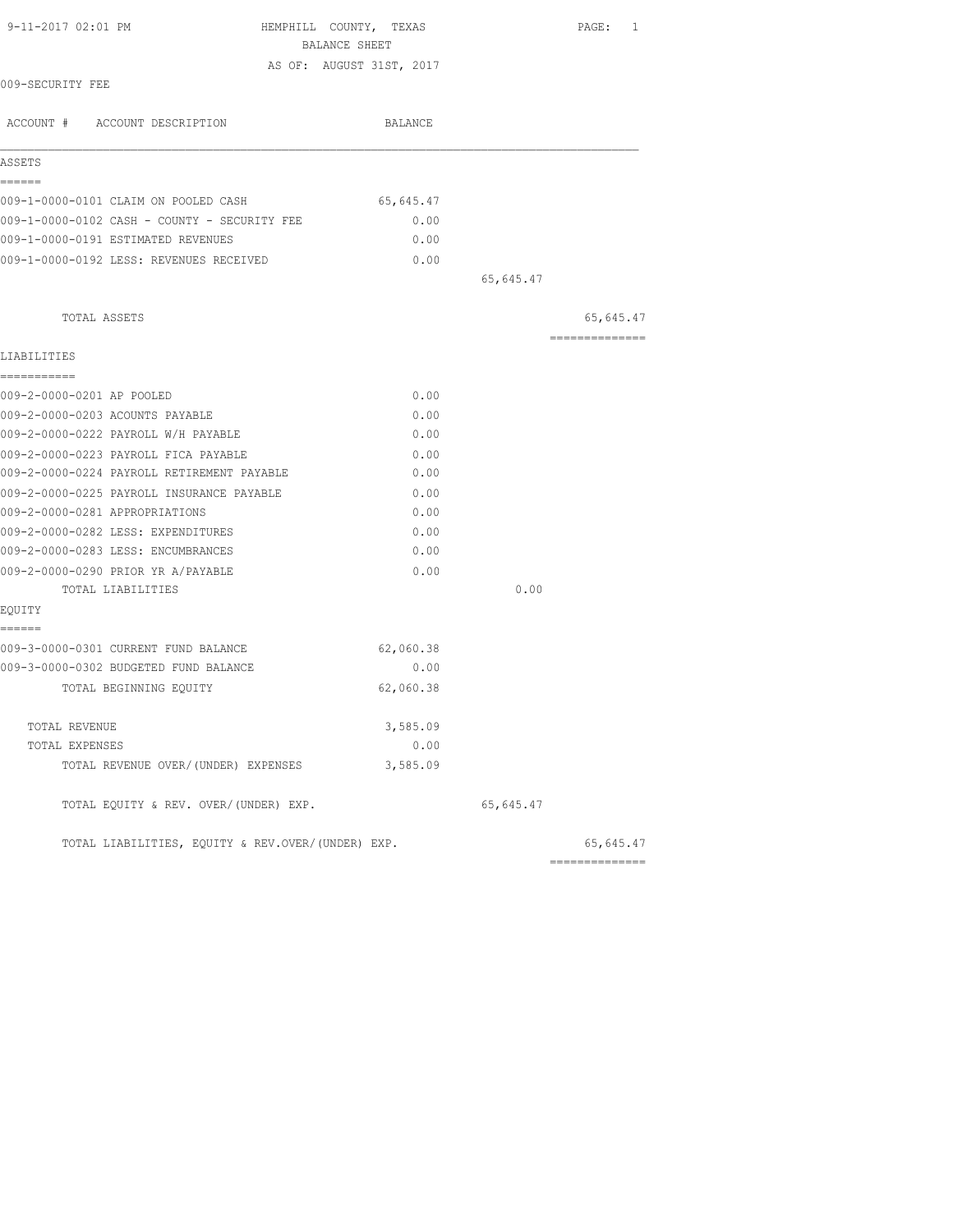| 9-11-2017 02:01 PM                                | HEMPHILL COUNTY, TEXAS<br>BALANCE SHEET |             | PAGE: 1         |
|---------------------------------------------------|-----------------------------------------|-------------|-----------------|
|                                                   | AS OF: AUGUST 31ST, 2017                |             |                 |
| 010-AIRPORT                                       |                                         |             |                 |
| ACCOUNT # ACCOUNT DESCRIPTION                     | BALANCE                                 |             |                 |
| ASSETS                                            |                                         |             |                 |
| ------<br>010-1-0000-0102 CASH - AIRPORT          | 316, 914.71                             |             |                 |
| 010-1-0000-0104 AIRPORT PREPAID INSURANCE         | 0.00                                    |             |                 |
| 010-1-0000-0110 INVESTED CASH/YR 2000             | 0.00                                    |             |                 |
| 010-1-0000-0111 INVESTED CASH/AIRPORT             | 0.00                                    |             |                 |
| 010-1-0000-0191 ESTIMATED REVENUES                | 0.00                                    |             |                 |
| 010-1-0000-0192 LESS: REVENUES RECEIVED           | 0.00                                    |             |                 |
|                                                   |                                         | 316, 914.71 |                 |
| TOTAL ASSETS                                      |                                         |             | 316, 914.71     |
|                                                   |                                         |             | =============== |
| LIABILITIES                                       |                                         |             |                 |
| ===========<br>010-2-0000-0203 ACCOUNTS PAYABLE   | 0.00                                    |             |                 |
| 010-2-0000-0222 PAYROLL W/H PAYABLE               | 0.00                                    |             |                 |
| 010-2-0000-0223 PAYROLL FICA PAYABLE              | 0.00                                    |             |                 |
| 010-2-0000-0224 PAYROLL RETIREMENT PAYABLE        | 0.00                                    |             |                 |
| 010-2-0000-0225 PAYROLL INSURANCE PAYABLE         | 0.00                                    |             |                 |
| 010-2-0000-0235 DUE TO GENERAL FUND               | 0.00                                    |             |                 |
| 010-2-0000-0281 APPROPRIATIONS                    | 0.00                                    |             |                 |
| 010-2-0000-0282 LESS: EXPENDITURES                | 0.00                                    |             |                 |
| 010-2-0000-0283 LESS: ENCUMBRANCES                | 0.00                                    |             |                 |
| 010-2-0000-0290 PRIOR YR A/PAYABLE                | (50,000.00)                             |             |                 |
| TOTAL LIABILITIES                                 | $\left($                                | 50,000.00)  |                 |
| EQUITY                                            |                                         |             |                 |
| ======<br>010-3-0000-0301 CURRENT FUND BALANCE    | 347,259.19                              |             |                 |
| 010-3-0000-0302 BUDGETED FUND BALANCE             | 0.00                                    |             |                 |
| TOTAL BEGINNING EQUITY                            | 347,259.19                              |             |                 |
| TOTAL REVENUE                                     | 188, 381.03                             |             |                 |
| TOTAL EXPENSES                                    | 168,725.51                              |             |                 |
| TOTAL REVENUE OVER/ (UNDER) EXPENSES              | 19,655.52                               |             |                 |
| TOTAL EQUITY & REV. OVER/(UNDER) EXP.             |                                         | 366, 914.71 |                 |
| TOTAL LIABILITIES, EQUITY & REV.OVER/(UNDER) EXP. |                                         |             | 316, 914.71     |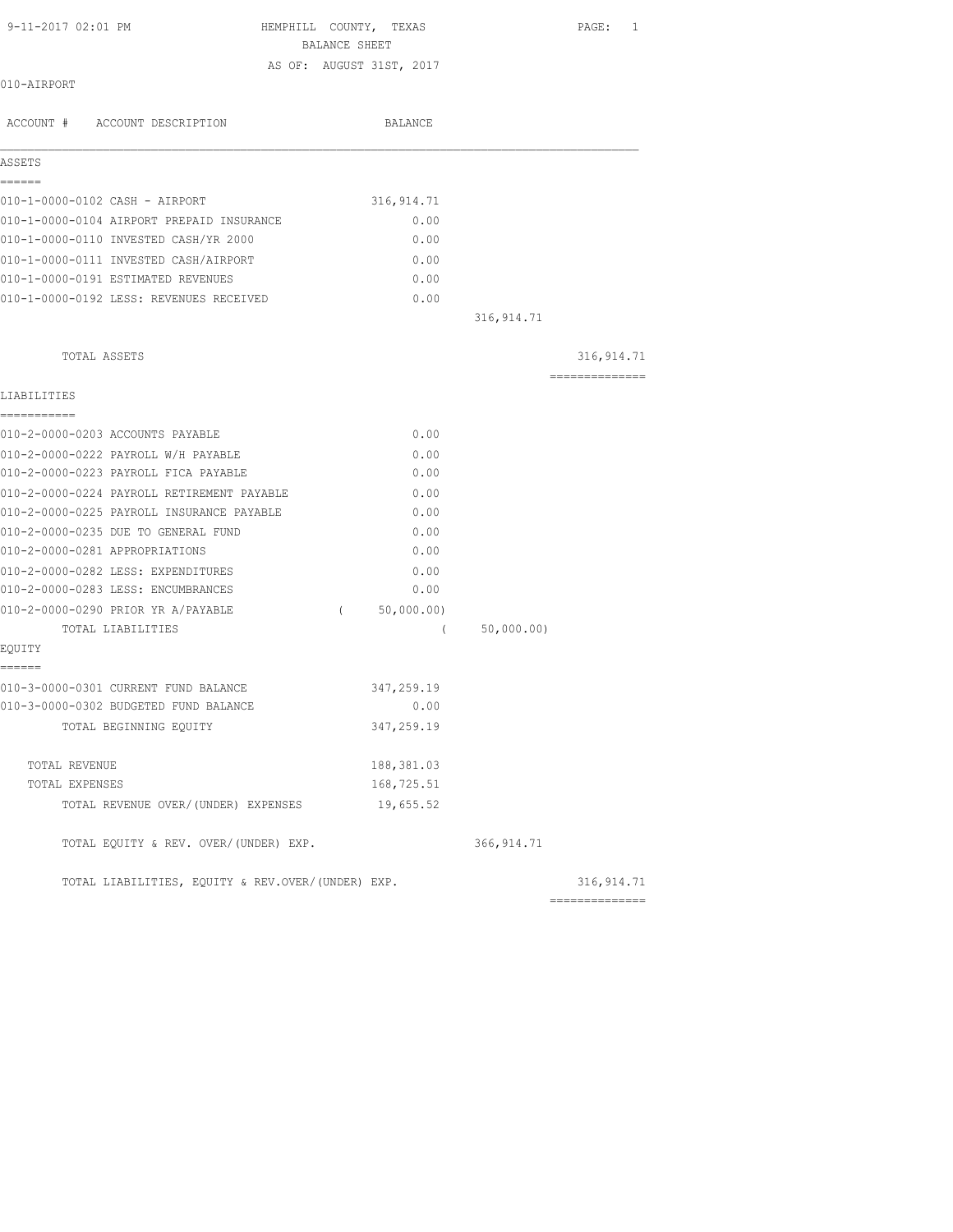| 9-11-2017 02:01 PM                                                           |               | HEMPHILL COUNTY, TEXAS   |            | PAGE: 1        |
|------------------------------------------------------------------------------|---------------|--------------------------|------------|----------------|
|                                                                              | BALANCE SHEET |                          |            |                |
| 011-ROAD & BRIDGE PCT 1                                                      |               | AS OF: AUGUST 31ST, 2017 |            |                |
|                                                                              |               |                          |            |                |
| ACCOUNT # ACCOUNT DESCRIPTION                                                |               | BALANCE                  |            |                |
| ASSETS                                                                       |               |                          |            |                |
| ======                                                                       |               |                          |            |                |
| 011-1-0000-0101 CLAIM ON POOLED CASH                                         |               | 973,047.88               |            |                |
| 011-1-0000-0102 CASH - ROAD & BRIDGE PCT 1                                   |               | 0.00                     |            |                |
| 011-1-0000-0104 PCT 1 PREPAID INSURANCE                                      |               | 432.12                   |            |                |
| 011-1-0000-0110 INVESTMENTS<br>011-1-0000-0118 PROPERTY TAX RECEIVABLE       |               | 0.00                     |            |                |
|                                                                              |               | 16,118.62                |            |                |
| 011-1-0000-0121 ALLOWANCE FOR BAD DEBT<br>011-1-0000-0191 ESTIMATED REVENUES |               | (10, 638.21)<br>0.00     |            |                |
|                                                                              |               |                          |            |                |
| 011-1-0000-0192 LESS: REVENUES RECEIVED                                      |               | 0.00                     | 978,960.41 |                |
|                                                                              |               |                          |            |                |
| TOTAL ASSETS                                                                 |               |                          |            | 978,960.41     |
| LIABILITIES                                                                  |               |                          |            | -------------- |
| ===========                                                                  |               |                          |            |                |
| 011-2-0000-0201 AP POOLED                                                    | $\left($      | 71.52)                   |            |                |
| 011-2-0000-0203 ACOUNTS PAYABLE                                              |               | 0.00                     |            |                |
| 011-2-0000-0211 DUE FROM OTHER FUNDS                                         |               | 0.00                     |            |                |
| 011-2-0000-0220 DEFERRED COMPENSATION                                        |               | 0.00                     |            |                |
| 011-2-0000-0222 WITHHOLDING PAYABLE                                          |               | 0.00                     |            |                |
| 011-2-0000-0223 FICA PAYABLE                                                 |               | 0.00                     |            |                |
| 011-2-0000-0224 RETIREMENT PAYABLE                                           |               | 0.00                     |            |                |
| 011-2-0000-0225 INSURANCE PAYABLE                                            |               | 6.10                     |            |                |
| 011-2-0000-0226 CAFE PLAN PAYABLE                                            | $\left($      | 354.31)                  |            |                |
| 011-2-0000-0228 VALIC PAYABLE                                                |               | 0.00                     |            |                |
| 011-2-0000-0230 DEFERRED REVENUE                                             |               | 4,830.05                 |            |                |
| 011-2-0000-0281 APPROPRIATIONS<br>011-2-0000-0282 LESS: EXPENDITURES         |               | 0.00<br>0.00             |            |                |
| 011-2-0000-0283 LESS: ENCUMBRANCES                                           |               | 0.00                     |            |                |
| 011-2-0000-0290 PRIOR YR A/PAYABLE                                           |               | 0.00                     |            |                |
| 011-2-4011-0221 UNEMPLOYMENT PAYABLE                                         |               | 0.00                     |            |                |
| TOTAL LIABILITIES                                                            |               |                          | 4,410.32   |                |
| EQUITY                                                                       |               |                          |            |                |
| ======<br>011-3-0000-0301 CURRENT FUND BALANCE                               |               | 917,611.42               |            |                |
| 011-3-0000-0302 BUDGETED FUND BALANCE                                        |               | 0.00                     |            |                |
| TOTAL BEGINNING EQUITY                                                       |               | 917,611.42               |            |                |
| TOTAL REVENUE                                                                |               | 337,932.82               |            |                |
| TOTAL EXPENSES                                                               |               | 280,994.15               |            |                |
| TOTAL REVENUE OVER/(UNDER) EXPENSES                                          |               | 56,938.67                |            |                |
| TOTAL EQUITY & REV. OVER/(UNDER) EXP.                                        |               |                          | 974,550.09 |                |
| TOTAL LIABILITIES, EQUITY & REV.OVER/(UNDER) EXP.                            |               |                          |            | 978,960.41     |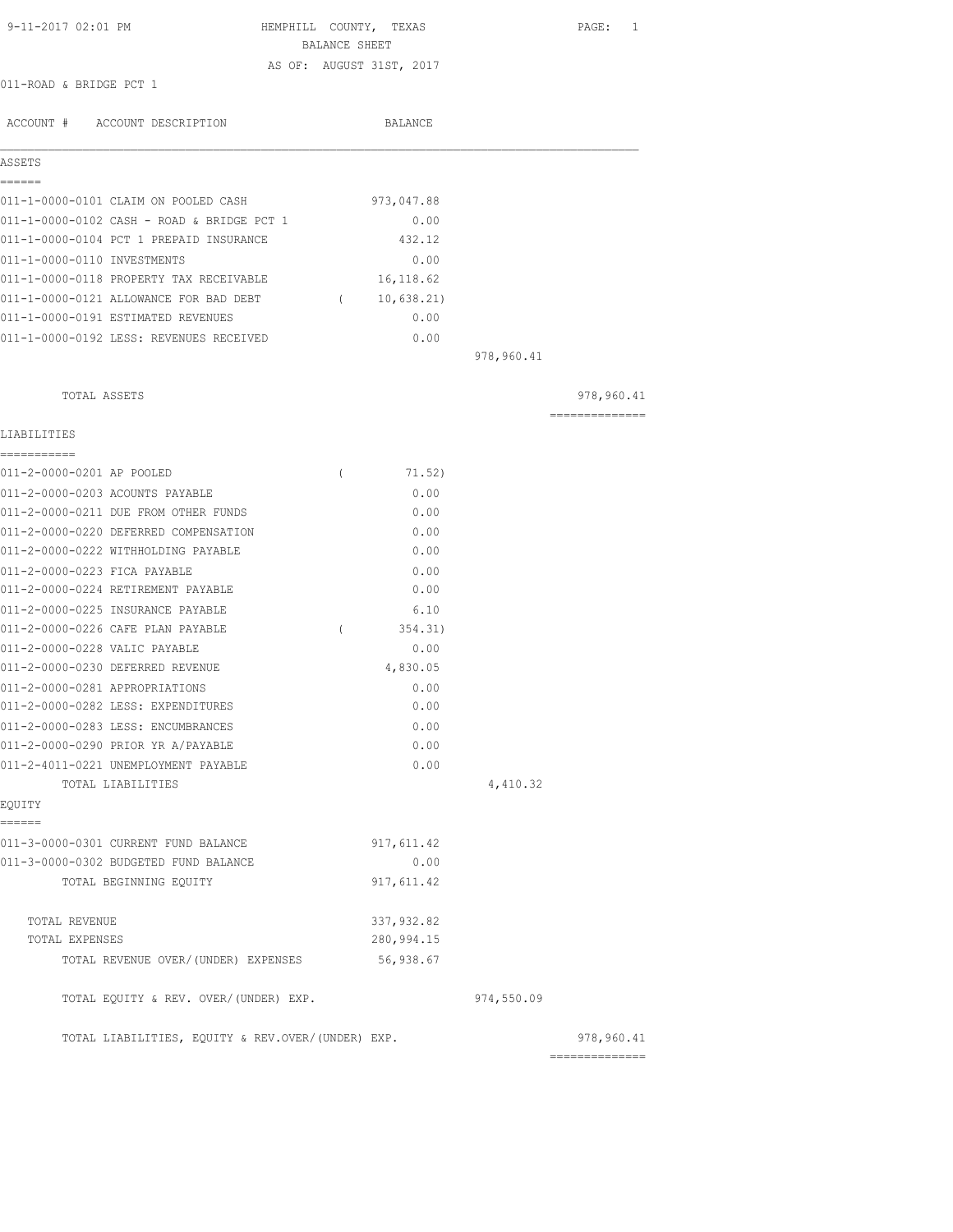| 9-11-2017 02:01 PM                                           | HEMPHILL COUNTY, TEXAS<br>BALANCE SHEET |              | PAGE: 1        |
|--------------------------------------------------------------|-----------------------------------------|--------------|----------------|
| 012-ROAD & BRIDGE PCT 2                                      | AS OF: AUGUST 31ST, 2017                |              |                |
| ACCOUNT # ACCOUNT DESCRIPTION                                | BALANCE                                 |              |                |
| ASSETS                                                       |                                         |              |                |
| ======                                                       |                                         |              |                |
| 012-1-0000-0101 CLAIM ON POOLED CASH                         | 1,376,712.92                            |              |                |
| 012-1-0000-0102 CASH - ROAD & BRIDGE PCT 2                   | 0.00                                    |              |                |
| 012-1-0000-0104 PCT 2 PREPAID INSURANCE                      | 432.12                                  |              |                |
| 012-1-0000-0110 INVESTMENTS                                  | 0.00                                    |              |                |
| 012-1-0000-0118 PROPERTY TAX RECEIVABLE                      | 17,095.51                               |              |                |
| 012-1-0000-0121 ALLOWANCE FOR BAD DEBT                       | (11, 282.95)                            |              |                |
| 012-1-0000-0191 ESTIMATED REVENUES                           | 0.00                                    |              |                |
| 012-1-0000-0192 LESS: REVENUES RECEIVED                      | 0.00                                    |              |                |
|                                                              |                                         | 1,382,957.60 |                |
| TOTAL ASSETS                                                 |                                         |              | 1,382,957.60   |
| LIABILITIES                                                  |                                         |              | ============== |
| -----------                                                  |                                         |              |                |
| 012-2-0000-0201 AP POOLED<br>012-2-0000-0203 ACOUNTS PAYABLE | 0.00                                    |              |                |
| 012-2-0000-0211 DUE FROM OTHER FUNDS                         | 0.00<br>0.00                            |              |                |
| 012-2-0000-0220 DEFERRED COMPENSATION                        | 0.00                                    |              |                |
| 012-2-0000-0222 WITHHOLDING PAYABLE                          | 0.00                                    |              |                |
| 012-2-0000-0223 FICA PAYABLE                                 | 0.00                                    |              |                |
| 012-2-0000-0224 RETIREMENT PAYABLE                           | 0.00                                    |              |                |
| 012-2-0000-0225 INSURANCE PAYABLE                            | 22.70)<br>$\left($                      |              |                |
| 012-2-0000-0226 CAFE PLAN PAYABLE                            | 160.00                                  |              |                |
| 012-2-0000-0227 LEVY PAYABLE                                 | 598.00                                  |              |                |
| 012-2-0000-0228 VAL DEF                                      | 0.00                                    |              |                |
| 012-2-0000-0230 DEFERRED REVENUE                             | 5,122.78                                |              |                |
| 012-2-0000-0281 APPROPRIATIONS                               | 0.00                                    |              |                |
| 012-2-0000-0282 LESS: EXPENDITURES                           | 0.00                                    |              |                |
| 012-2-0000-0283 LESS: ENCUMBRANCES                           | 0.00                                    |              |                |
| 012-2-0000-0290 PRIOR YR A/PAYABLE                           | 0.00                                    |              |                |
| 012-2-4012-0221 UNEMPLOYMENT PAYABLE                         | 0.00                                    |              |                |
| TOTAL LIABILITIES                                            |                                         | 5,858.08     |                |
| EQUITY                                                       |                                         |              |                |
| ======<br>012-3-0000-0301 CURRENT FUND BALANCE               | 1,252,740.87                            |              |                |
| 012-3-0000-0302 BUDGETED FUND BALANCE                        | 0.00                                    |              |                |
| TOTAL BEGINNING EQUITY                                       | 1,252,740.87                            |              |                |
|                                                              |                                         |              |                |
| TOTAL REVENUE                                                | 358,590.90                              |              |                |
| TOTAL EXPENSES                                               | 234, 232. 25                            |              |                |
| TOTAL REVENUE OVER/(UNDER) EXPENSES                          | 124,358.65                              |              |                |
| TOTAL EQUITY & REV. OVER/(UNDER) EXP.                        |                                         | 1,377,099.52 |                |
| TOTAL LIABILITIES, EQUITY & REV.OVER/(UNDER) EXP.            |                                         |              | 1,382,957.60   |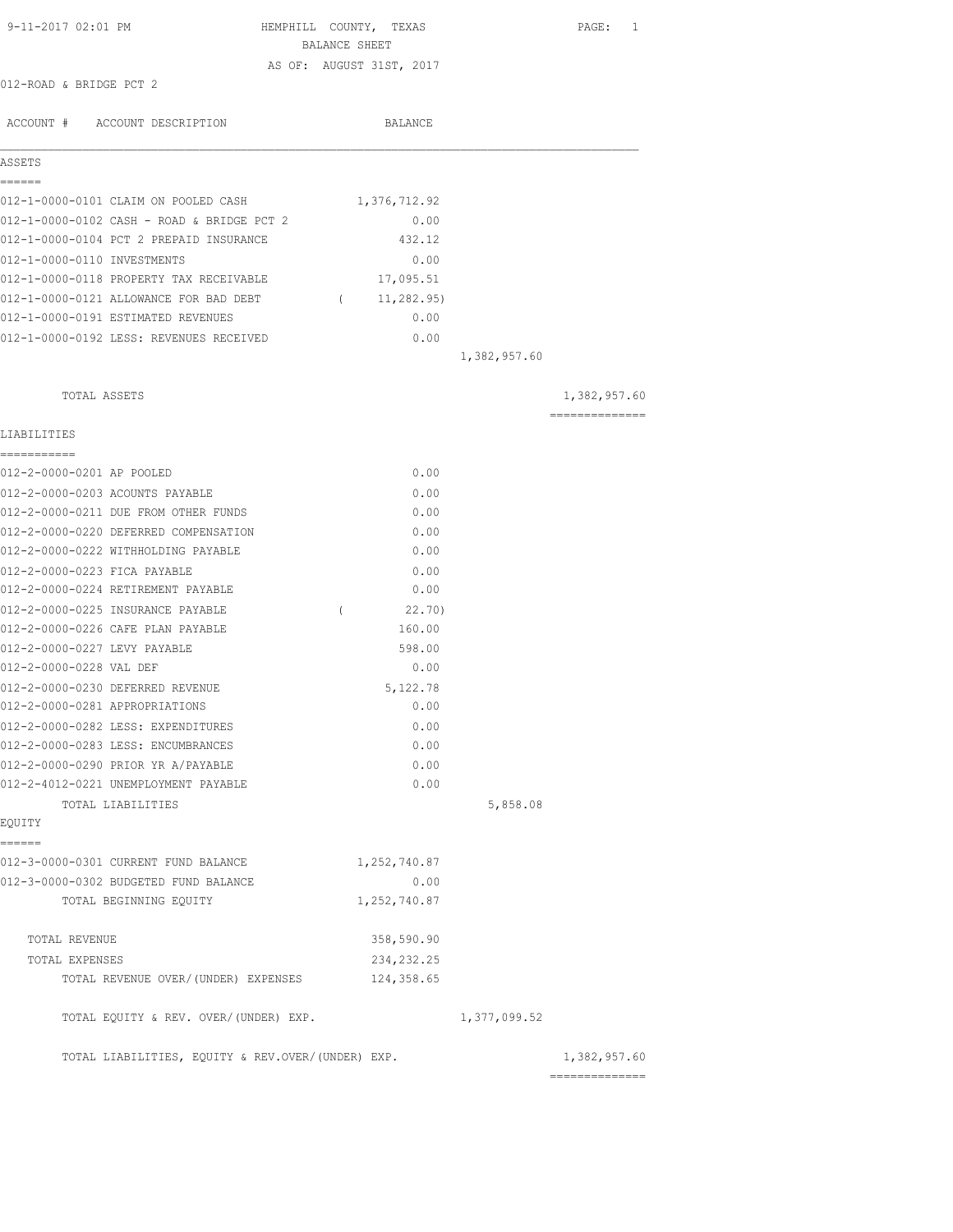| 9-11-2017 02:01 PM                                     |          | HEMPHILL COUNTY, TEXAS   |                | PAGE: 1         |
|--------------------------------------------------------|----------|--------------------------|----------------|-----------------|
|                                                        |          | BALANCE SHEET            |                |                 |
| 013-ROAD & BRIDGE PCT 3                                |          | AS OF: AUGUST 31ST, 2017 |                |                 |
|                                                        |          |                          |                |                 |
| ACCOUNT # ACCOUNT DESCRIPTION                          |          | BALANCE                  |                |                 |
|                                                        |          |                          |                |                 |
| ASSETS<br>------                                       |          |                          |                |                 |
| 013-1-0000-0101 CLAIM ON POOLED CASH                   |          | 1,243,229.97             |                |                 |
| 013-1-0000-0102 CASH - ROAD & BRIDGE PCT 3             |          | 0.00                     |                |                 |
| 013-1-0000-0104 PCT 3 PREPAID INSURANCE                |          | 720.20                   |                |                 |
| 013-1-0000-0110 INVESTMENTS                            |          | 0.00                     |                |                 |
| 013-1-0000-0118 PROPERTY TAX RECEIVABLE                |          | 34,191.01                |                |                 |
| 013-1-0000-0121 ALLOWANCE FOR BAD DEBT (22,565.90)     |          |                          |                |                 |
| 013-1-0000-0191 ESTIMATED REVENUES                     |          | 0.00                     |                |                 |
| 013-1-0000-0192 LESS: REVENUES RECEIVED                |          | 0.00                     |                |                 |
|                                                        |          |                          | 1, 255, 575.28 |                 |
| TOTAL ASSETS                                           |          |                          |                | 1,255,575.28    |
|                                                        |          |                          |                | --------------- |
| LIABILITIES                                            |          |                          |                |                 |
| 013-2-0000-0201 AP POOLED                              |          | 0.00                     |                |                 |
| 013-2-0000-0203 ACOUNTS PAYABLE                        |          | 0.00                     |                |                 |
| 013-2-0000-0211 DUE FROM OTHER FUNDS                   |          | 0.00                     |                |                 |
| 013-2-0000-0222 WITHHOLDING PAYABLE                    |          | 0.00                     |                |                 |
| 013-2-0000-0223 FICA PAYABLE                           |          | 0.00                     |                |                 |
| 013-2-0000-0224 RETIREMENT PAYABLE                     |          | 0.00                     |                |                 |
| 013-2-0000-0225 INSURANCE PAYABLE                      | $\left($ | 20.10)                   |                |                 |
| 013-2-0000-0226 CAFE PLAN PAYABLE                      | $\left($ | 767.92)                  |                |                 |
| 013-2-0000-0227 LEVY PAYABLE                           |          | 0.00                     |                |                 |
| 013-2-0000-0230 DEFERRED REVENUE                       |          | 10,245.55                |                |                 |
| 013-2-0000-0281 APPROPRIATIONS                         |          | 0.00                     |                |                 |
| 013-2-0000-0282 LESS: EXPENDITURES                     |          | 0.00                     |                |                 |
| 013-2-0000-0283 LESS: ENCUMBRANCES                     |          | 0.00                     |                |                 |
| 013-2-0000-0290 PRIOR YR A/PAYABLE                     |          | 0.00                     |                |                 |
| 013-2-4013-0221 UNEMPLOYMENT PAYABLE                   |          | 0.00                     |                |                 |
| TOTAL LIABILITIES                                      |          |                          | 9,457.53       |                 |
| EQUITY                                                 |          |                          |                |                 |
| ======<br>013-3-0000-0301 CURRENT FUND BALANCE         |          | 1,068,035.14             |                |                 |
| 013-3-0000-0302 BUDGETED FUND BALANCE                  |          | 0.00                     |                |                 |
| TOTAL BEGINNING EQUITY                                 |          | 1,068,035.14             |                |                 |
| TOTAL REVENUE                                          |          | 716,926.03               |                |                 |
|                                                        |          | 538,843.42               |                |                 |
| TOTAL EXPENSES<br>TOTAL REVENUE OVER/ (UNDER) EXPENSES |          | 178,082.61               |                |                 |
|                                                        |          |                          |                |                 |
| TOTAL EQUITY & REV. OVER/(UNDER) EXP.                  |          |                          | 1,246,117.75   |                 |
| TOTAL LIABILITIES, EQUITY & REV.OVER/(UNDER) EXP.      |          |                          |                | 1,255,575.28    |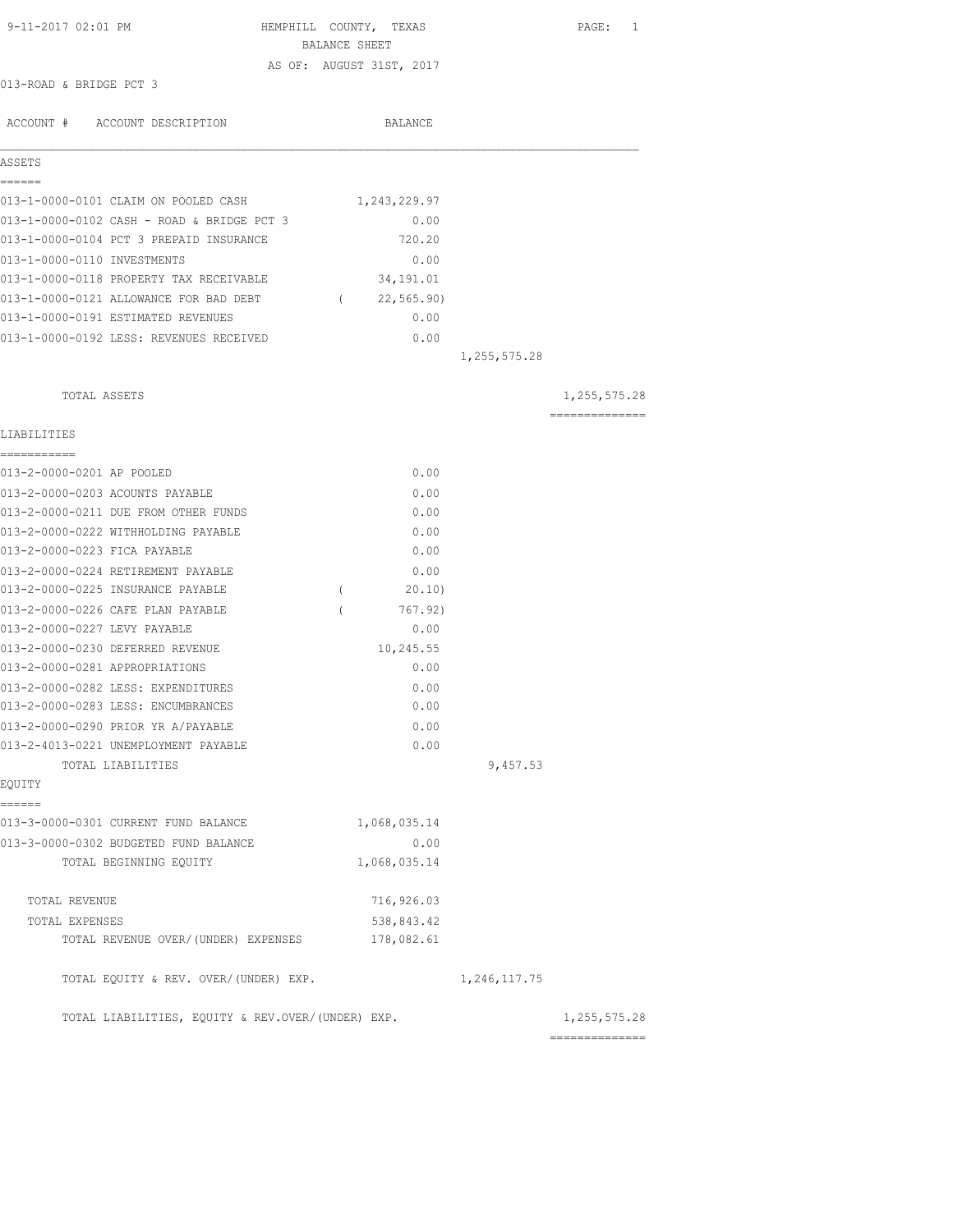| 9-11-2017 02:01 PM                                 | HEMPHILL COUNTY, TEXAS   |              | PAGE: 1        |
|----------------------------------------------------|--------------------------|--------------|----------------|
|                                                    | BALANCE SHEET            |              |                |
| 014-ROAD & BRIDGE PCT 4                            | AS OF: AUGUST 31ST, 2017 |              |                |
|                                                    |                          |              |                |
| ACCOUNT # ACCOUNT DESCRIPTION                      | BALANCE                  |              |                |
|                                                    |                          |              |                |
| ASSETS                                             |                          |              |                |
| ------<br>014-1-0000-0101 CLAIM ON POOLED CASH     | 1,277,653.50             |              |                |
| 014-1-0000-0102 CASH - ROAD & BRIDGE PCT 4         |                          | 0.00         |                |
| 014-1-0000-0104 PCT 4 PREPAID INSURANCE            |                          | 720.20       |                |
| 014-1-0000-0110 INVESTMENTS                        |                          | 0.00         |                |
| 014-1-0000-0118 PROPERTY TAX RECEIVABLE            | 30,283.47                |              |                |
| 014-1-0000-0121 ALLOWANCE FOR BAD DEBT (19,986.94) |                          |              |                |
| 014-1-0000-0191 ESTIMATED REVENUES                 |                          | 0.00         |                |
| 014-1-0000-0192 LESS: REVENUES RECEIVED            |                          | 0.00         |                |
|                                                    |                          | 1,288,670.23 |                |
| TOTAL ASSETS                                       |                          |              | 1,288,670.23   |
|                                                    |                          |              | ============== |
| LIABILITIES                                        |                          |              |                |
| 014-2-0000-0201 AP POOLED                          |                          | 0.00         |                |
| 014-2-0000-0203 ACOUNTS PAYABLE                    |                          | 0.00         |                |
| 014-2-0000-0211 DUE FROM OTHER FUNDS               |                          | 0.00         |                |
| 014-2-0000-0222 WITHHOLDING PAYABLE                |                          | 0.00         |                |
| 014-2-0000-0223 FICA PAYABLE                       |                          | 0.00         |                |
| 014-2-0000-0224 RETIREMENT PAYABLE                 |                          | 0.00         |                |
| 014-2-0000-0225 INSURANCE PAYABLE                  |                          | 38.81        |                |
| 014-2-0000-0226 CAFE PLAN PAYABLE                  |                          | 0.00         |                |
| 014-2-0000-0227 LEVY PAYABLE                       |                          | 0.00         |                |
| 014-2-0000-0230 DEFERRED REVENUE                   | 9,074.63                 |              |                |
| 014-2-0000-0281 APPROPRIATIONS                     |                          | 0.00         |                |
| 014-2-0000-0282 LESS: EXPENDITURES                 |                          | 0.00         |                |
| 014-2-0000-0283 LESS: ENCUMBRANCES                 |                          | 0.00         |                |
| 014-2-0000-0290 PRIOR YR A/PAYABLE                 |                          | 0.00         |                |
| 014-2-4014-0221 UNEMPLOYMENT PAYABLE               |                          | 0.00         |                |
| TOTAL LIABILITIES                                  |                          | 9,113.44     |                |
| EQUITY                                             |                          |              |                |
| ======                                             |                          |              |                |
| 014-3-0000-0301 CURRENT FUND BALANCE               | 1, 113, 971.86           |              |                |
| 014-3-0000-0302 BUDGETED FUND BALANCE              |                          | 0.00         |                |
| TOTAL BEGINNING EQUITY                             | 1, 113, 971.86           |              |                |
| TOTAL REVENUE                                      | 645, 911.32              |              |                |
| TOTAL EXPENSES                                     | 480, 326.39              |              |                |
| TOTAL REVENUE OVER/(UNDER) EXPENSES                | 165,584.93               |              |                |
| TOTAL EQUITY & REV. OVER/(UNDER) EXP.              |                          | 1,279,556.79 |                |
| TOTAL LIABILITIES, EQUITY & REV.OVER/(UNDER) EXP.  |                          |              | 1,288,670.23   |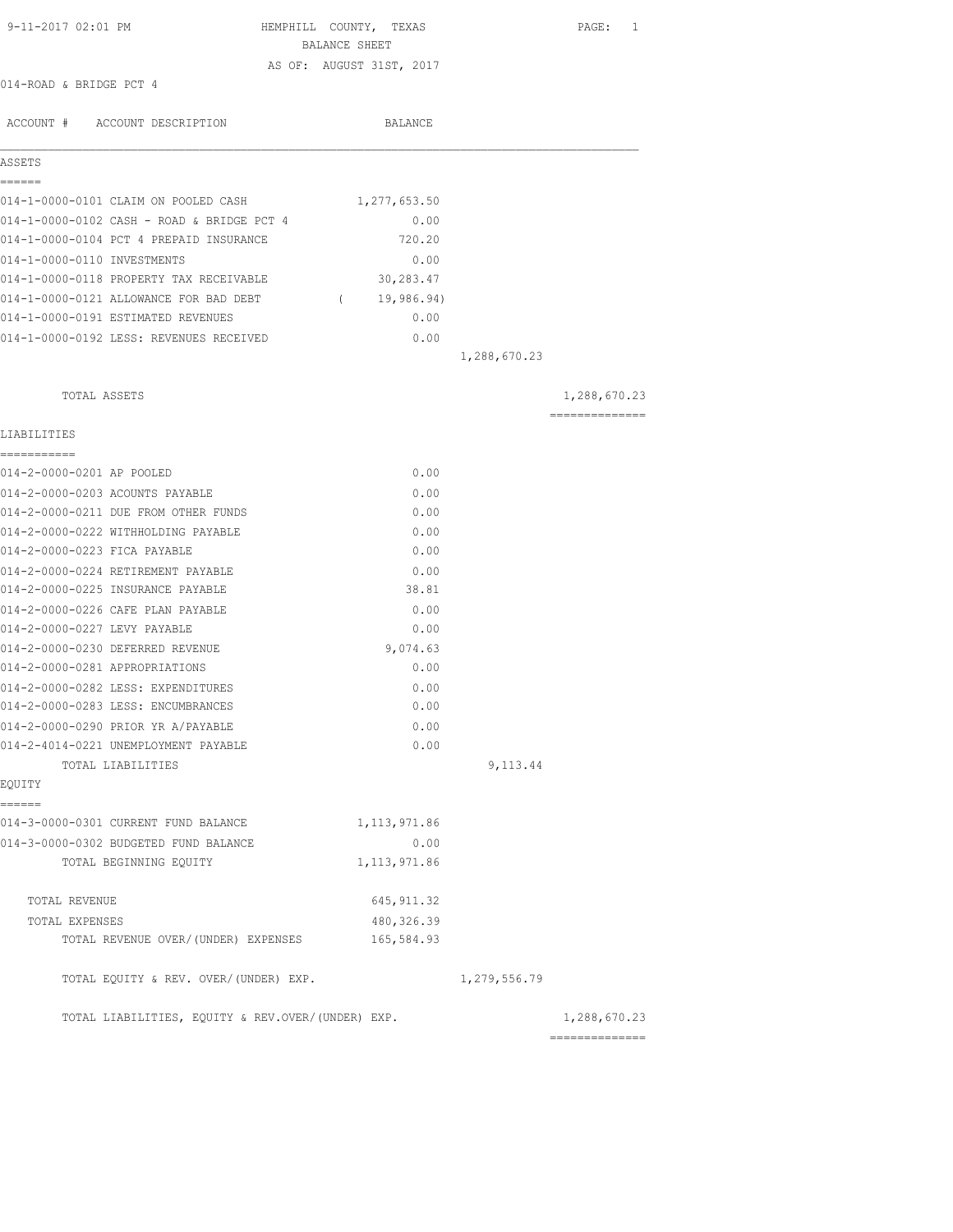| 9-11-2017 02:01 PM<br>HEMPHILL COUNTY, TEXAS<br>BALANCE SHEET |                          |           | PAGE: 1         |
|---------------------------------------------------------------|--------------------------|-----------|-----------------|
|                                                               | AS OF: AUGUST 31ST, 2017 |           |                 |
| 022-CO RECORDS PRESERVATION                                   |                          |           |                 |
|                                                               |                          |           |                 |
| ACCOUNT # ACCOUNT DESCRIPTION                                 | BALANCE                  |           |                 |
| ASSETS                                                        |                          |           |                 |
| ======                                                        |                          |           |                 |
| 022-1-0000-0101 CLAIM ON POOLED CASH                          | 19,562.26                |           |                 |
| 022-1-0000-0102 CASH - COUNTY-RECORDS PRESERVA                | 0.00                     |           |                 |
| 022-1-0000-0191 ESTIMATED REVENUES                            | 0.00                     |           |                 |
| 022-1-0000-0192 LESS: REVENUES RECEIVED                       | 0.00                     |           |                 |
|                                                               |                          | 19,562.26 |                 |
| TOTAL ASSETS                                                  |                          |           | 19,562.26       |
| LIABILITIES                                                   |                          |           | --------------- |
| ===========                                                   |                          |           |                 |
| 022-2-0000-0201 AP POOLED                                     | 0.00                     |           |                 |
| 022-2-0000-0203 ACOUNTS PAYABLE                               | 0.00                     |           |                 |
| 022-2-0000-0222 PAYROLL W/H PAYABLE                           | 0.00                     |           |                 |
| 022-2-0000-0223 PAYROLL FICA PAYABLE                          | 0.00                     |           |                 |
| 022-2-0000-0224 PAYROLL RETIREMENT PAYABLE                    | 0.00                     |           |                 |
| 022-2-0000-0225 PAYROLL INSURANCE PAYABLE                     | 0.00                     |           |                 |
| 022-2-0000-0281 APPROPRIATIONS                                | 0.00                     |           |                 |
| 022-2-0000-0282 LESS: EXPENDITURES                            | 0.00                     |           |                 |
| 022-2-0000-0283 LESS: ENCUMBRANCES                            | 0.00                     |           |                 |
| 022-2-0000-0290 PRIOR YR A/PAYABLE                            | 0.00                     |           |                 |
| TOTAL LIABILITIES                                             |                          | 0.00      |                 |
| EOUITY                                                        |                          |           |                 |
| ======<br>022-3-0000-0301 CURRENT FUND BALANCE                |                          |           |                 |
| 022-3-0000-0302 BUDGETED FUND BALANCE                         | 69,635.82<br>0.00        |           |                 |
|                                                               |                          |           |                 |
| TOTAL BEGINNING EOUITY                                        | 69,635.82                |           |                 |
| TOTAL REVENUE                                                 | 4,837.36                 |           |                 |
| TOTAL EXPENSES                                                | 54,910.92                |           |                 |
| TOTAL REVENUE OVER/(UNDER) EXPENSES (                         | 50,073.56                |           |                 |
| TOTAL EQUITY & REV. OVER/(UNDER) EXP.                         |                          | 19,562.26 |                 |
| TOTAL LIABILITIES, EQUITY & REV.OVER/(UNDER) EXP.             |                          |           | 19,562.26       |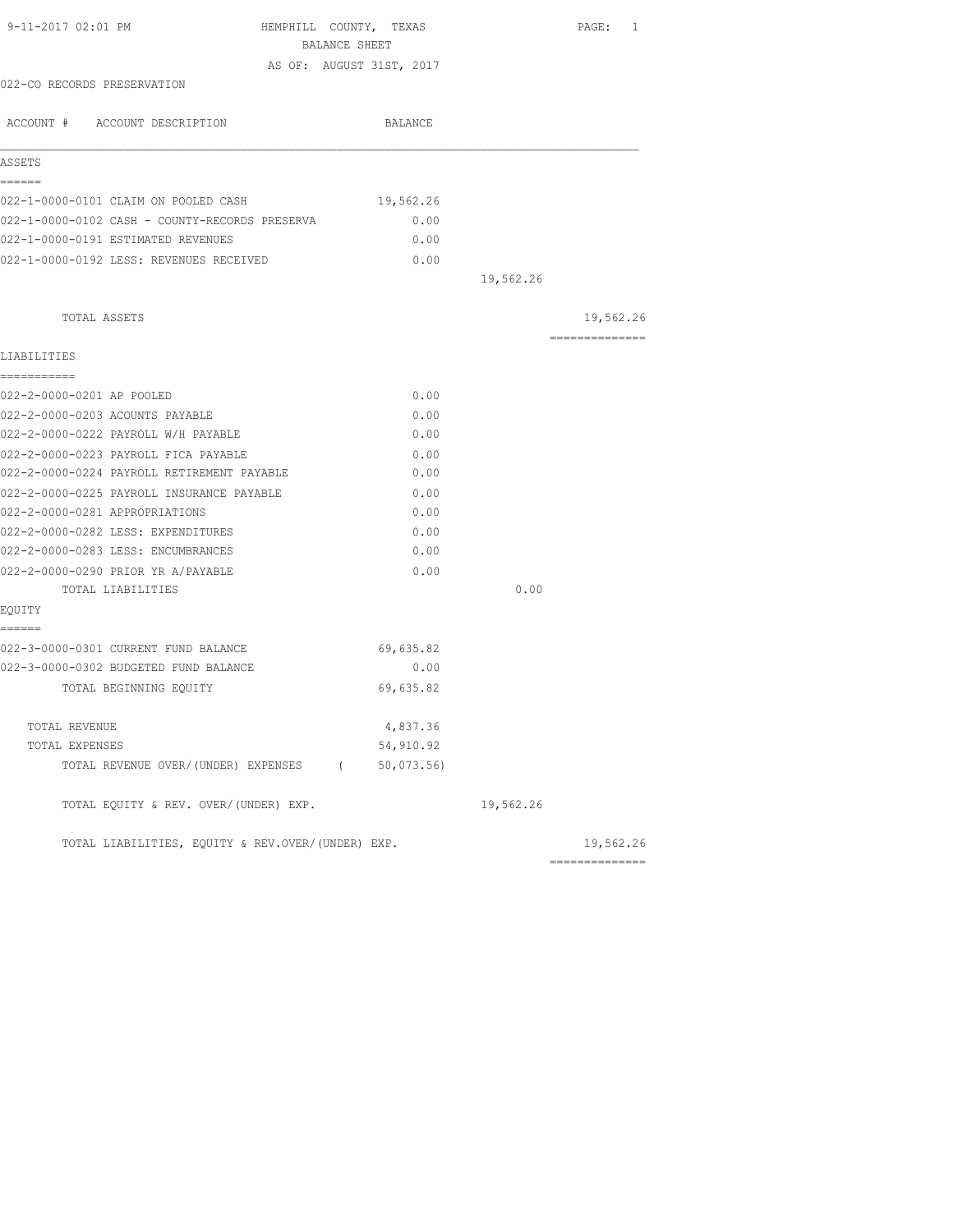| 9-11-2017 02:01 PM                                | HEMPHILL COUNTY, TEXAS   |          |          | PAGE: 1        |  |
|---------------------------------------------------|--------------------------|----------|----------|----------------|--|
|                                                   | BALANCE SHEET            |          |          |                |  |
|                                                   | AS OF: AUGUST 31ST, 2017 |          |          |                |  |
| 023-CLK'S RECORDS PRESERVE                        |                          |          |          |                |  |
| ACCOUNT # ACCOUNT DESCRIPTION                     |                          | BALANCE  |          |                |  |
| ASSETS                                            |                          |          |          |                |  |
| ======                                            |                          |          |          |                |  |
| 023-1-0000-0101 CLAIM ON POOLED CASH              |                          | 4,661.41 |          |                |  |
| 023-1-0000-0102 CASH-CLK'S RECORD PRESERVATION    |                          | 0.00     |          |                |  |
| 023-1-0000-0191 ESTIMATED REVENUES                |                          | 0.00     |          |                |  |
| 023-1-0000-0192 LESS: REVENUES RECEIVED           |                          | 0.00     |          |                |  |
|                                                   |                          |          | 4,661.41 |                |  |
| TOTAL ASSETS                                      |                          |          |          | 4,661.41       |  |
|                                                   |                          |          |          | -------------- |  |
| LIABILITIES<br>===========                        |                          |          |          |                |  |
| 023-2-0000-0201 AP POOLED                         |                          | 0.00     |          |                |  |
| 023-2-0000-0203 ACOUNTS PAYABLE                   |                          | 0.00     |          |                |  |
| 023-2-0000-0222 WITHHOLDING PAYABLE               |                          | 0.00     |          |                |  |
| 023-2-0000-0223 FICA PAYABLE                      |                          | 0.00     |          |                |  |
| 023-2-0000-0224 PAYROLL RETIREMENT PAYABLE        |                          | 0.00     |          |                |  |
| 023-2-0000-0225 PAYROLL INSURANCE PAYABLE         |                          | 0.00     |          |                |  |
| 023-2-0000-0281 APPROPRIATIONS                    |                          | 0.00     |          |                |  |
| 023-2-0000-0282 LESS: EXPENDITURES                |                          | 0.00     |          |                |  |
| 023-2-0000-0283 LESS: ENCUMBRANCES                |                          | 0.00     |          |                |  |
| 023-2-0000-0290 PRIOR YR A/PAYABLE                |                          | 0.00     |          |                |  |
| TOTAL LIABILITIES                                 |                          |          | 0.00     |                |  |
| EQUITY                                            |                          |          |          |                |  |
| ======                                            |                          |          |          |                |  |
| 023-3-0000-0301 CURRENT FUND BALANCE              |                          | 3,783.33 |          |                |  |
| 023-3-0000-0302 BUDGETED FUND BALANCE             |                          | 0.00     |          |                |  |
| TOTAL BEGINNING EOUITY                            |                          | 3,783.33 |          |                |  |
|                                                   |                          |          |          |                |  |
| TOTAL REVENUE                                     |                          | 878.08   |          |                |  |
| TOTAL EXPENSES                                    |                          | 0.00     |          |                |  |
| TOTAL REVENUE OVER/(UNDER) EXPENSES               |                          | 878.08   |          |                |  |
| TOTAL EQUITY & REV. OVER/(UNDER) EXP.             |                          |          | 4,661.41 |                |  |
| TOTAL LIABILITIES, EQUITY & REV.OVER/(UNDER) EXP. |                          |          |          | 4,661.41       |  |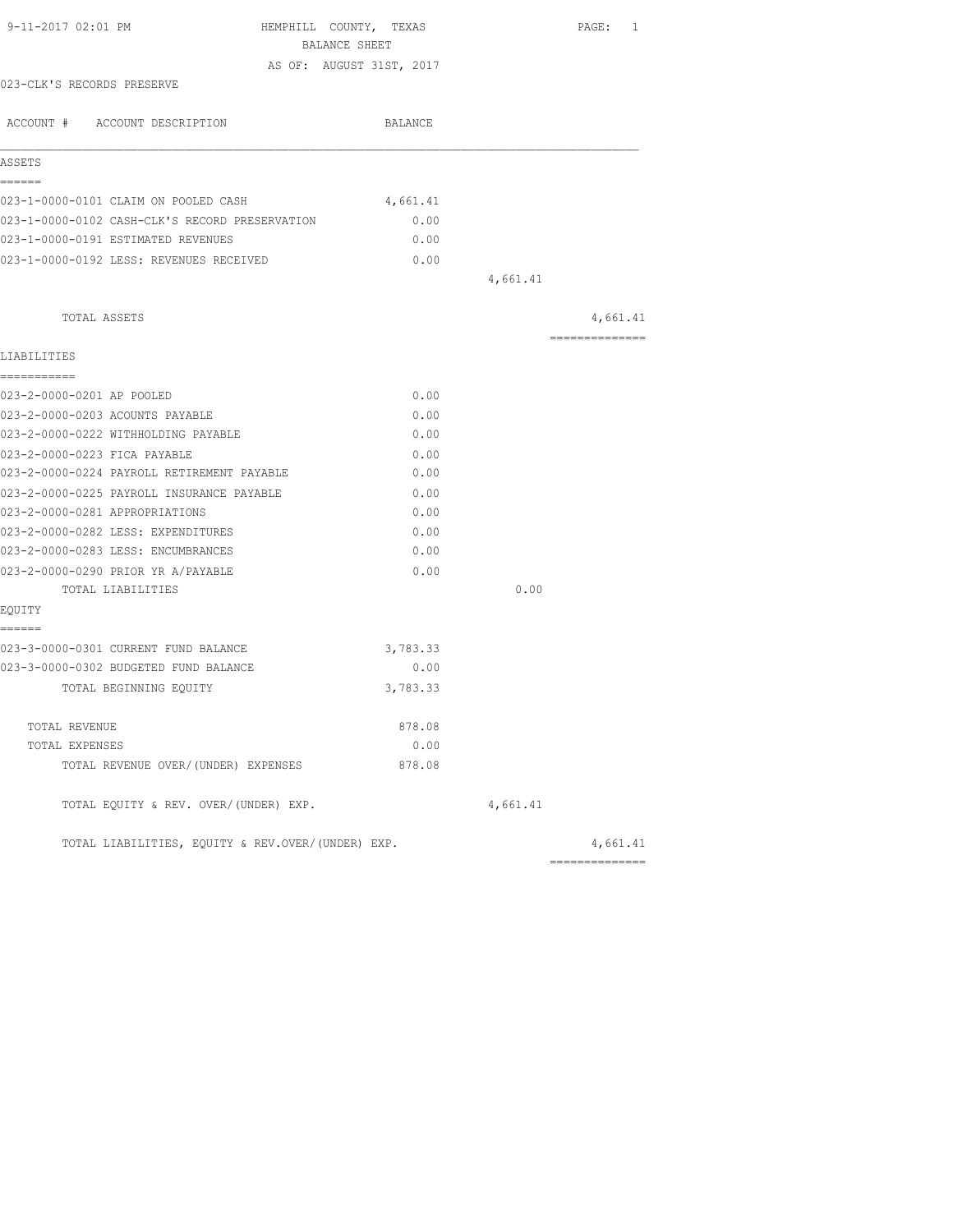| BALANCE SHEET<br>AS OF: AUGUST 31ST, 2017<br>024-JUSTICE COURT TECH FUND<br>ACCOUNT # ACCOUNT DESCRIPTION<br>BALANCE<br>ASSETS<br>======<br>5,089.06<br>024-1-0000-0101 CLAIM ON POOLED CASH<br>024-1-0000-0102 CASH -TECH FUND<br>0.00<br>024-1-0000-0191 ESTIMATED REVENUES<br>0.00<br>024-1-0000-0192 LESS: REVENUES RECEIVED<br>0.00 |                |
|------------------------------------------------------------------------------------------------------------------------------------------------------------------------------------------------------------------------------------------------------------------------------------------------------------------------------------------|----------------|
|                                                                                                                                                                                                                                                                                                                                          |                |
|                                                                                                                                                                                                                                                                                                                                          |                |
|                                                                                                                                                                                                                                                                                                                                          |                |
|                                                                                                                                                                                                                                                                                                                                          |                |
|                                                                                                                                                                                                                                                                                                                                          |                |
|                                                                                                                                                                                                                                                                                                                                          |                |
|                                                                                                                                                                                                                                                                                                                                          |                |
|                                                                                                                                                                                                                                                                                                                                          |                |
|                                                                                                                                                                                                                                                                                                                                          |                |
|                                                                                                                                                                                                                                                                                                                                          |                |
| 5,089.06                                                                                                                                                                                                                                                                                                                                 |                |
| TOTAL ASSETS                                                                                                                                                                                                                                                                                                                             | 5,089.06       |
| LIABILITIES                                                                                                                                                                                                                                                                                                                              | ============== |
| -----------                                                                                                                                                                                                                                                                                                                              |                |
| 024-2-0000-0201 AP POOLED<br>0.00                                                                                                                                                                                                                                                                                                        |                |
| 024-2-0000-0203 ACOUNTS PAYABLE<br>0.00                                                                                                                                                                                                                                                                                                  |                |
| 024-2-0000-0222 PAYROLL W/H PAYABLE<br>0.00                                                                                                                                                                                                                                                                                              |                |
| 0.00<br>024-2-0000-0223 PAYROLL FICA PAYABLE                                                                                                                                                                                                                                                                                             |                |
| 024-2-0000-0224 PAYROLL RETIREMENT PAYABLE<br>0.00                                                                                                                                                                                                                                                                                       |                |
| 024-2-0000-0225 PAYROLL INSURANCE PAYABLE<br>0.00                                                                                                                                                                                                                                                                                        |                |
| 024-2-0000-0281 APPROPRIATIONS<br>0.00                                                                                                                                                                                                                                                                                                   |                |
| 024-2-0000-0282 LESS: EXPENDITURES<br>0.00                                                                                                                                                                                                                                                                                               |                |
| 024-2-0000-0283 LESS: ENCUMBRANCES<br>0.00                                                                                                                                                                                                                                                                                               |                |
| 024-2-0000-0290 PRIOR YR A/PAYABLE<br>0.00                                                                                                                                                                                                                                                                                               |                |
| 0.00<br>TOTAL LIABILITIES                                                                                                                                                                                                                                                                                                                |                |
| EQUITY                                                                                                                                                                                                                                                                                                                                   |                |
| ======                                                                                                                                                                                                                                                                                                                                   |                |
| 024-3-0000-0301 CURRENT FUND BALANCE<br>10,206.63                                                                                                                                                                                                                                                                                        |                |
| 024-3-0000-0302 BUDGETED FUND BALANCE<br>0.00                                                                                                                                                                                                                                                                                            |                |
| 10,206.63<br>TOTAL BEGINNING EQUITY                                                                                                                                                                                                                                                                                                      |                |
| TOTAL REVENUE                                                                                                                                                                                                                                                                                                                            |                |
| 2,410.63<br>7,528.20<br>TOTAL EXPENSES                                                                                                                                                                                                                                                                                                   |                |
| TOTAL REVENUE OVER/(UNDER) EXPENSES (5,117.57)                                                                                                                                                                                                                                                                                           |                |
| TOTAL EQUITY & REV. OVER/(UNDER) EXP.<br>5,089.06                                                                                                                                                                                                                                                                                        |                |
|                                                                                                                                                                                                                                                                                                                                          |                |
| TOTAL LIABILITIES, EOUITY & REV.OVER/(UNDER) EXP.<br>---------------                                                                                                                                                                                                                                                                     | 5,089.06       |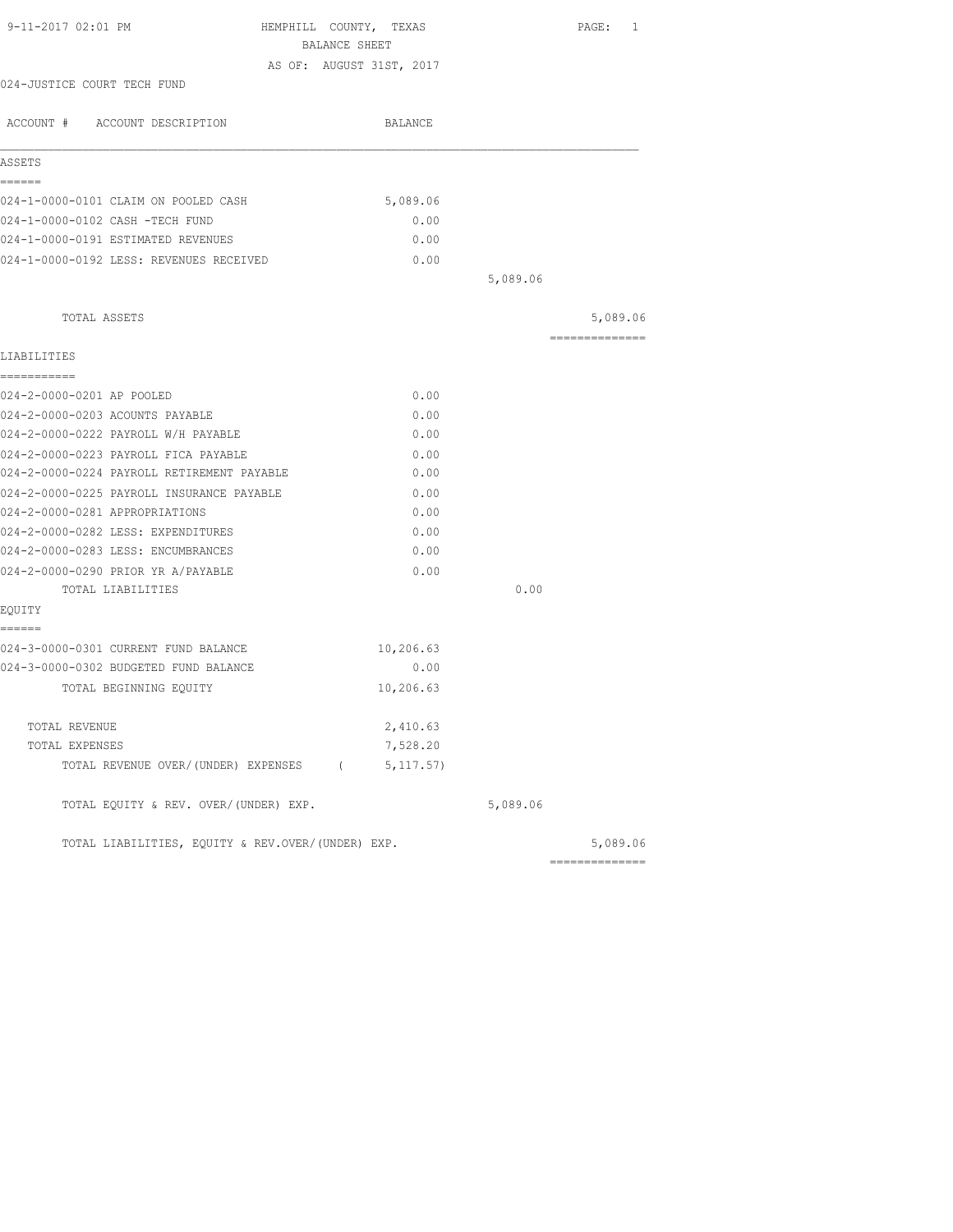| 9-11-2017 02:01 PM                                | HEMPHILL COUNTY, TEXAS<br>BALANCE SHEET |        | PAGE: 1                                                                                                                                                                                                                                                                                                                                                                                                                                                                                |
|---------------------------------------------------|-----------------------------------------|--------|----------------------------------------------------------------------------------------------------------------------------------------------------------------------------------------------------------------------------------------------------------------------------------------------------------------------------------------------------------------------------------------------------------------------------------------------------------------------------------------|
|                                                   | AS OF: AUGUST 31ST, 2017                |        |                                                                                                                                                                                                                                                                                                                                                                                                                                                                                        |
| 029-PRETRIAL INTERVENTION FUN                     |                                         |        |                                                                                                                                                                                                                                                                                                                                                                                                                                                                                        |
| ACCOUNT # ACCOUNT DESCRIPTION                     | BALANCE                                 |        |                                                                                                                                                                                                                                                                                                                                                                                                                                                                                        |
| ASSETS                                            |                                         |        |                                                                                                                                                                                                                                                                                                                                                                                                                                                                                        |
| ======                                            |                                         |        |                                                                                                                                                                                                                                                                                                                                                                                                                                                                                        |
| 029-1-0000-0101 CLAIM ON POOLED CASH              | 500.00                                  |        |                                                                                                                                                                                                                                                                                                                                                                                                                                                                                        |
| 029-1-0000-0102 CASH -PRETRIAL INTERVENTION       | 0.00                                    |        |                                                                                                                                                                                                                                                                                                                                                                                                                                                                                        |
| 029-1-0000-0191 ESTIMATED REVENUES                | 0.00                                    |        |                                                                                                                                                                                                                                                                                                                                                                                                                                                                                        |
| 029-1-0000-0192 LESS: REVENUES RECEIVED           | 0.00                                    |        |                                                                                                                                                                                                                                                                                                                                                                                                                                                                                        |
|                                                   |                                         | 500.00 |                                                                                                                                                                                                                                                                                                                                                                                                                                                                                        |
| TOTAL ASSETS                                      |                                         |        | 500.00                                                                                                                                                                                                                                                                                                                                                                                                                                                                                 |
| LIABILITIES                                       |                                         |        | $\begin{array}{cccccccccc} \multicolumn{2}{c}{} & \multicolumn{2}{c}{} & \multicolumn{2}{c}{} & \multicolumn{2}{c}{} & \multicolumn{2}{c}{} & \multicolumn{2}{c}{} & \multicolumn{2}{c}{} & \multicolumn{2}{c}{} & \multicolumn{2}{c}{} & \multicolumn{2}{c}{} & \multicolumn{2}{c}{} & \multicolumn{2}{c}{} & \multicolumn{2}{c}{} & \multicolumn{2}{c}{} & \multicolumn{2}{c}{} & \multicolumn{2}{c}{} & \multicolumn{2}{c}{} & \multicolumn{2}{c}{} & \multicolumn{2}{c}{} & \mult$ |
| ===========                                       |                                         |        |                                                                                                                                                                                                                                                                                                                                                                                                                                                                                        |
| 029-2-0000-0201 AP POOLED                         | 0.00                                    |        |                                                                                                                                                                                                                                                                                                                                                                                                                                                                                        |
| 029-2-0000-0203 ACCOUNTS PAYABLE                  | 0.00                                    |        |                                                                                                                                                                                                                                                                                                                                                                                                                                                                                        |
| 029-2-0000-0281 APPROPRIATIONS                    | 0.00                                    |        |                                                                                                                                                                                                                                                                                                                                                                                                                                                                                        |
| 029-2-0000-0282 LESS: EXPENDITURES                | 0.00                                    |        |                                                                                                                                                                                                                                                                                                                                                                                                                                                                                        |
| 029-2-0000-0283 LESS: ENCUMBRANCES                | 0.00                                    |        |                                                                                                                                                                                                                                                                                                                                                                                                                                                                                        |
| 029-2-0000-0290 PRIOR YR A/PAYABLE                | 0.00                                    |        |                                                                                                                                                                                                                                                                                                                                                                                                                                                                                        |
| TOTAL LIABILITIES                                 |                                         | 0.00   |                                                                                                                                                                                                                                                                                                                                                                                                                                                                                        |
| EQUITY                                            |                                         |        |                                                                                                                                                                                                                                                                                                                                                                                                                                                                                        |
| ------                                            |                                         |        |                                                                                                                                                                                                                                                                                                                                                                                                                                                                                        |
| 029-3-0000-0301 CURRENT FUND BALANCE              | 0.00                                    |        |                                                                                                                                                                                                                                                                                                                                                                                                                                                                                        |
| 029-3-0000-0302 BUDGETED FUND BALANCE             | 0.00                                    |        |                                                                                                                                                                                                                                                                                                                                                                                                                                                                                        |
| TOTAL BEGINNING EQUITY                            | 0.00                                    |        |                                                                                                                                                                                                                                                                                                                                                                                                                                                                                        |
| TOTAL REVENUE                                     | 500.00                                  |        |                                                                                                                                                                                                                                                                                                                                                                                                                                                                                        |
| TOTAL EXPENSES                                    | 0.00                                    |        |                                                                                                                                                                                                                                                                                                                                                                                                                                                                                        |
| TOTAL REVENUE OVER/(UNDER) EXPENSES               | 500.00                                  |        |                                                                                                                                                                                                                                                                                                                                                                                                                                                                                        |
| TOTAL EQUITY & REV. OVER/(UNDER) EXP.             |                                         | 500.00 |                                                                                                                                                                                                                                                                                                                                                                                                                                                                                        |
| TOTAL LIABILITIES, EQUITY & REV.OVER/(UNDER) EXP. |                                         |        | 500.00                                                                                                                                                                                                                                                                                                                                                                                                                                                                                 |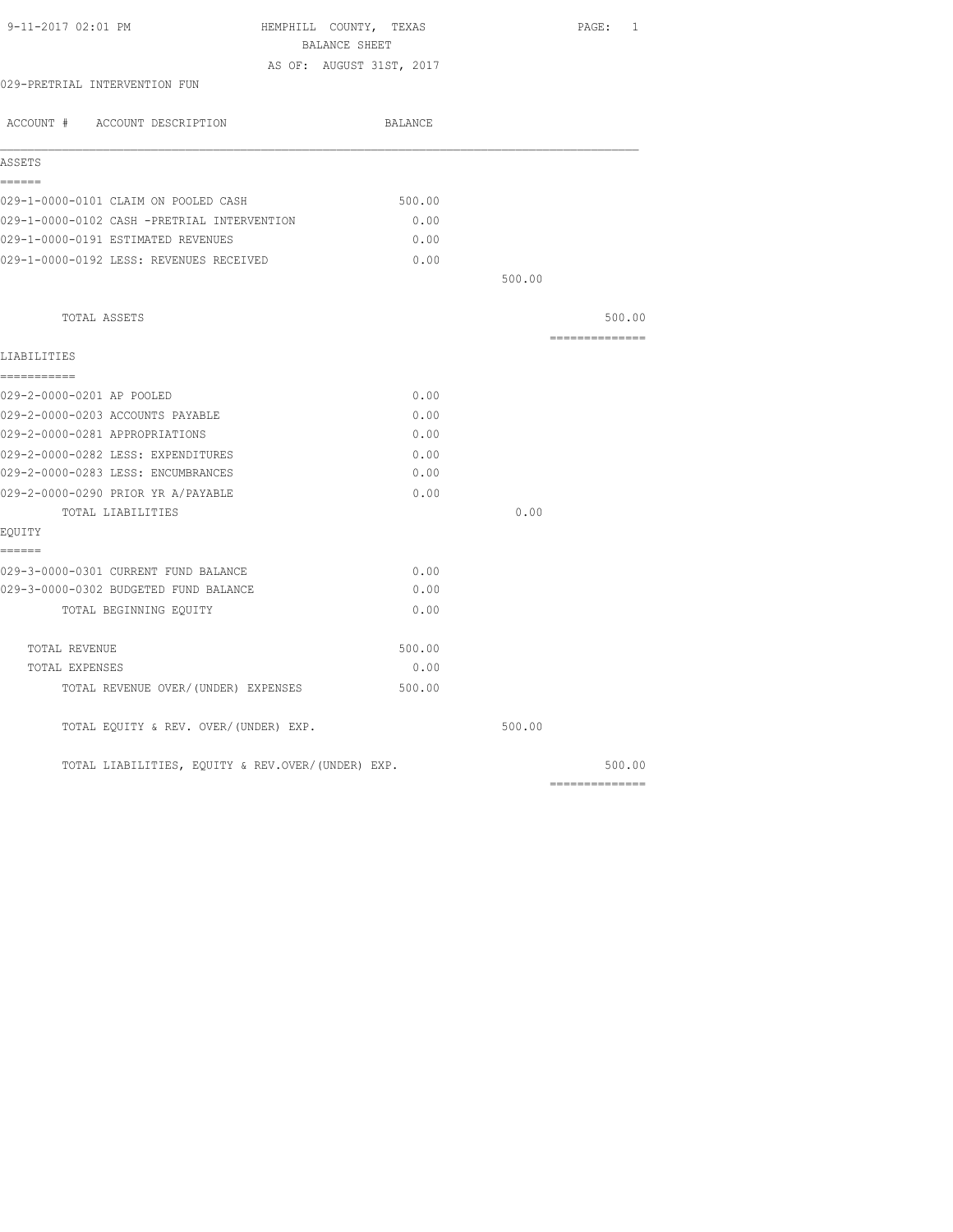| 9-11-2017 02:01 PM                                | HEMPHILL COUNTY, TEXAS<br>BALANCE SHEET |           | PAGE: 1                                                                                                                                                                                                                                                                                                                                                                                                                                                                                |
|---------------------------------------------------|-----------------------------------------|-----------|----------------------------------------------------------------------------------------------------------------------------------------------------------------------------------------------------------------------------------------------------------------------------------------------------------------------------------------------------------------------------------------------------------------------------------------------------------------------------------------|
|                                                   | AS OF: AUGUST 31ST, 2017                |           |                                                                                                                                                                                                                                                                                                                                                                                                                                                                                        |
| 032-CHK COLLECTION/CO ATTY                        |                                         |           |                                                                                                                                                                                                                                                                                                                                                                                                                                                                                        |
| ACCOUNT # ACCOUNT DESCRIPTION                     | BALANCE                                 |           |                                                                                                                                                                                                                                                                                                                                                                                                                                                                                        |
| ASSETS                                            |                                         |           |                                                                                                                                                                                                                                                                                                                                                                                                                                                                                        |
| ======<br>032-1-0000-0101 CLAIM ON POOLED CASH    | 17,485.88                               |           |                                                                                                                                                                                                                                                                                                                                                                                                                                                                                        |
| 032-1-0000-0102 CASH - CHECK COLLECTION/CO ATT    | 0.00                                    |           |                                                                                                                                                                                                                                                                                                                                                                                                                                                                                        |
| 032-1-0000-0103 PETTY CASH                        | 0.00                                    |           |                                                                                                                                                                                                                                                                                                                                                                                                                                                                                        |
| 032-1-0000-0105 PETTY CASH-CO ATTY                | 100.00                                  |           |                                                                                                                                                                                                                                                                                                                                                                                                                                                                                        |
| 032-1-0000-0191 ESTIMATED REVENUES                | 0.00                                    |           |                                                                                                                                                                                                                                                                                                                                                                                                                                                                                        |
| 032-1-0000-0192 LESS: REVENUES RECEIVED           | 0.00                                    |           |                                                                                                                                                                                                                                                                                                                                                                                                                                                                                        |
|                                                   |                                         | 17,585.88 |                                                                                                                                                                                                                                                                                                                                                                                                                                                                                        |
| TOTAL ASSETS                                      |                                         |           | 17,585.88                                                                                                                                                                                                                                                                                                                                                                                                                                                                              |
| LIABILITIES                                       |                                         |           | $\begin{array}{cccccccccccccc} \multicolumn{2}{c}{} & \multicolumn{2}{c}{} & \multicolumn{2}{c}{} & \multicolumn{2}{c}{} & \multicolumn{2}{c}{} & \multicolumn{2}{c}{} & \multicolumn{2}{c}{} & \multicolumn{2}{c}{} & \multicolumn{2}{c}{} & \multicolumn{2}{c}{} & \multicolumn{2}{c}{} & \multicolumn{2}{c}{} & \multicolumn{2}{c}{} & \multicolumn{2}{c}{} & \multicolumn{2}{c}{} & \multicolumn{2}{c}{} & \multicolumn{2}{c}{} & \multicolumn{2}{c}{} & \multicolumn{2}{c}{} & \$ |
| ===========<br>032-2-0000-0201 AP POOLED          | 0.00                                    |           |                                                                                                                                                                                                                                                                                                                                                                                                                                                                                        |
| 032-2-0000-0203 ACCOUNTS PAYABLE                  | 0.00                                    |           |                                                                                                                                                                                                                                                                                                                                                                                                                                                                                        |
| 032-2-0000-0281 APPROPRIATIONS                    | 0.00                                    |           |                                                                                                                                                                                                                                                                                                                                                                                                                                                                                        |
| 032-2-0000-0282 LESS: EXPENDITURES                | 0.00                                    |           |                                                                                                                                                                                                                                                                                                                                                                                                                                                                                        |
| 032-2-0000-0283 LESS: ENCUMBRANCES                | 0.00                                    |           |                                                                                                                                                                                                                                                                                                                                                                                                                                                                                        |
| 032-2-0000-0290 PRIOR YR A/PAYABLE                | 0.00                                    |           |                                                                                                                                                                                                                                                                                                                                                                                                                                                                                        |
| TOTAL LIABILITIES                                 |                                         | 0.00      |                                                                                                                                                                                                                                                                                                                                                                                                                                                                                        |
| EQUITY<br>------                                  |                                         |           |                                                                                                                                                                                                                                                                                                                                                                                                                                                                                        |
| 032-3-0000-0301 CURRENT FUND BALANCE              | 18,356.82                               |           |                                                                                                                                                                                                                                                                                                                                                                                                                                                                                        |
| 032-3-0000-0302 BUDGETED FUND BALANCE             | 0.00                                    |           |                                                                                                                                                                                                                                                                                                                                                                                                                                                                                        |
| TOTAL BEGINNING EQUITY                            | 18,356.82                               |           |                                                                                                                                                                                                                                                                                                                                                                                                                                                                                        |
| TOTAL REVENUE                                     | 676.00                                  |           |                                                                                                                                                                                                                                                                                                                                                                                                                                                                                        |
| TOTAL EXPENSES                                    | 1,446.94                                |           |                                                                                                                                                                                                                                                                                                                                                                                                                                                                                        |
| TOTAL REVENUE OVER/(UNDER) EXPENSES (             | 770.94)                                 |           |                                                                                                                                                                                                                                                                                                                                                                                                                                                                                        |
| TOTAL EQUITY & REV. OVER/(UNDER) EXP.             |                                         | 17,585.88 |                                                                                                                                                                                                                                                                                                                                                                                                                                                                                        |
| TOTAL LIABILITIES, EQUITY & REV.OVER/(UNDER) EXP. |                                         |           | 17,585.88                                                                                                                                                                                                                                                                                                                                                                                                                                                                              |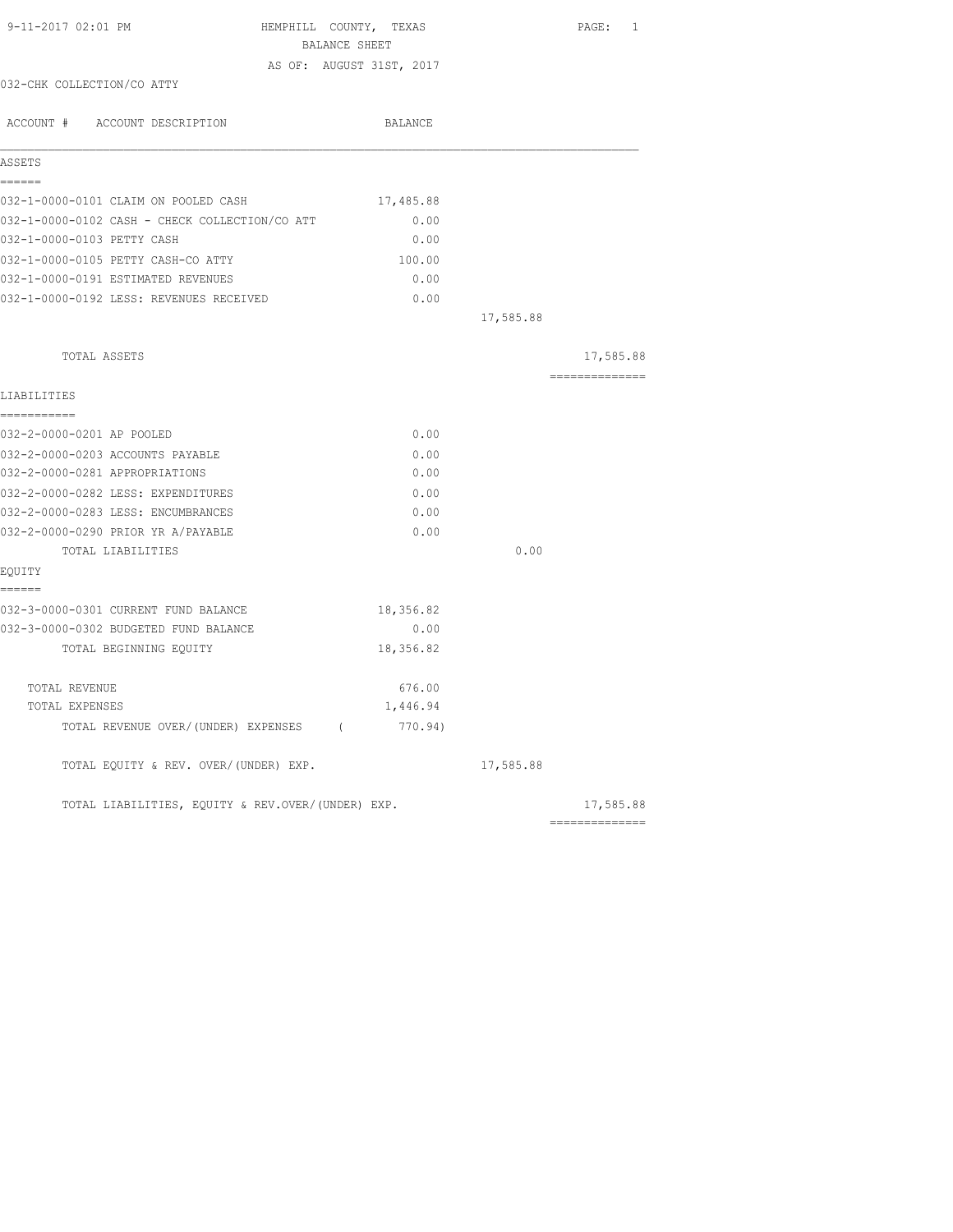| 9-11-2017 02:01 PM<br>HEMPHILL COUNTY, TEXAS                                       | BALANCE SHEET            |          | PAGE: 1       |
|------------------------------------------------------------------------------------|--------------------------|----------|---------------|
|                                                                                    | AS OF: AUGUST 31ST, 2017 |          |               |
| 036-ANNUAL LEOSE/LAW                                                               |                          |          |               |
| ACCOUNT # ACCOUNT DESCRIPTION                                                      | BALANCE                  |          |               |
| ASSETS                                                                             |                          |          |               |
| ======<br>036-1-0000-0101 CLAIM ON POOLED CASH                                     | 9,080.70                 |          |               |
| 036-1-0000-0102 CASH - ANNUAL LEOSE/LAW                                            | 0.00                     |          |               |
| 036-1-0000-0191 ESTIMATED REVENUES                                                 | 0.00                     |          |               |
| 036-1-0000-0192 LESS: REVENUES RECEIVED                                            | 0.00                     |          |               |
|                                                                                    |                          | 9,080.70 |               |
| TOTAL ASSETS                                                                       |                          |          | 9,080.70      |
| LIABILITIES                                                                        |                          |          | ------------- |
| ===========<br>036-2-0000-0201 AP POOLED                                           | 0.00                     |          |               |
|                                                                                    |                          |          |               |
| 036-2-0000-0203 ACOUNTS PAYABLE                                                    | 0.00<br>0.00             |          |               |
| 036-2-0000-0222 PAYROLL W/H PAYABLE                                                |                          |          |               |
| 036-2-0000-0223 PAYROLL FICA PAYABLE<br>036-2-0000-0224 PAYROLL RETIREMENT PAYABLE | 0.00<br>0.00             |          |               |
| 036-2-0000-0225 PAYROLL INSURANCE PAYABLE                                          | 0.00                     |          |               |
| 036-2-0000-0281 APPROPRIATIONS                                                     | 0.00                     |          |               |
| 036-2-0000-0282 LESS: EXPENDITURES                                                 | 0.00                     |          |               |
| 036-2-0000-0283 LESS: ENCUMBRANCES                                                 | 0.00                     |          |               |
| 036-2-0000-0290 PRIOR YR A/PAYABLE                                                 | 0.00                     |          |               |
| TOTAL LIABILITIES                                                                  |                          | 0.00     |               |
| EOUITY                                                                             |                          |          |               |
| ------<br>036-3-0000-0301 CURRENT FUND BALANCE                                     | 7,459.24                 |          |               |
| 036-3-0000-0302 BUDGETED FUND BALANCE                                              | 0.00                     |          |               |
| TOTAL BEGINNING EQUITY                                                             | 7,459.24                 |          |               |
| TOTAL REVENUE                                                                      | 1,621.46                 |          |               |
| TOTAL EXPENSES                                                                     | 0.00                     |          |               |
| TOTAL REVENUE OVER/(UNDER) EXPENSES                                                | 1,621.46                 |          |               |
| TOTAL EQUITY & REV. OVER/(UNDER) EXP.                                              |                          | 9,080.70 |               |
| TOTAL LIABILITIES, EQUITY & REV.OVER/(UNDER) EXP.                                  |                          |          | 9,080.70      |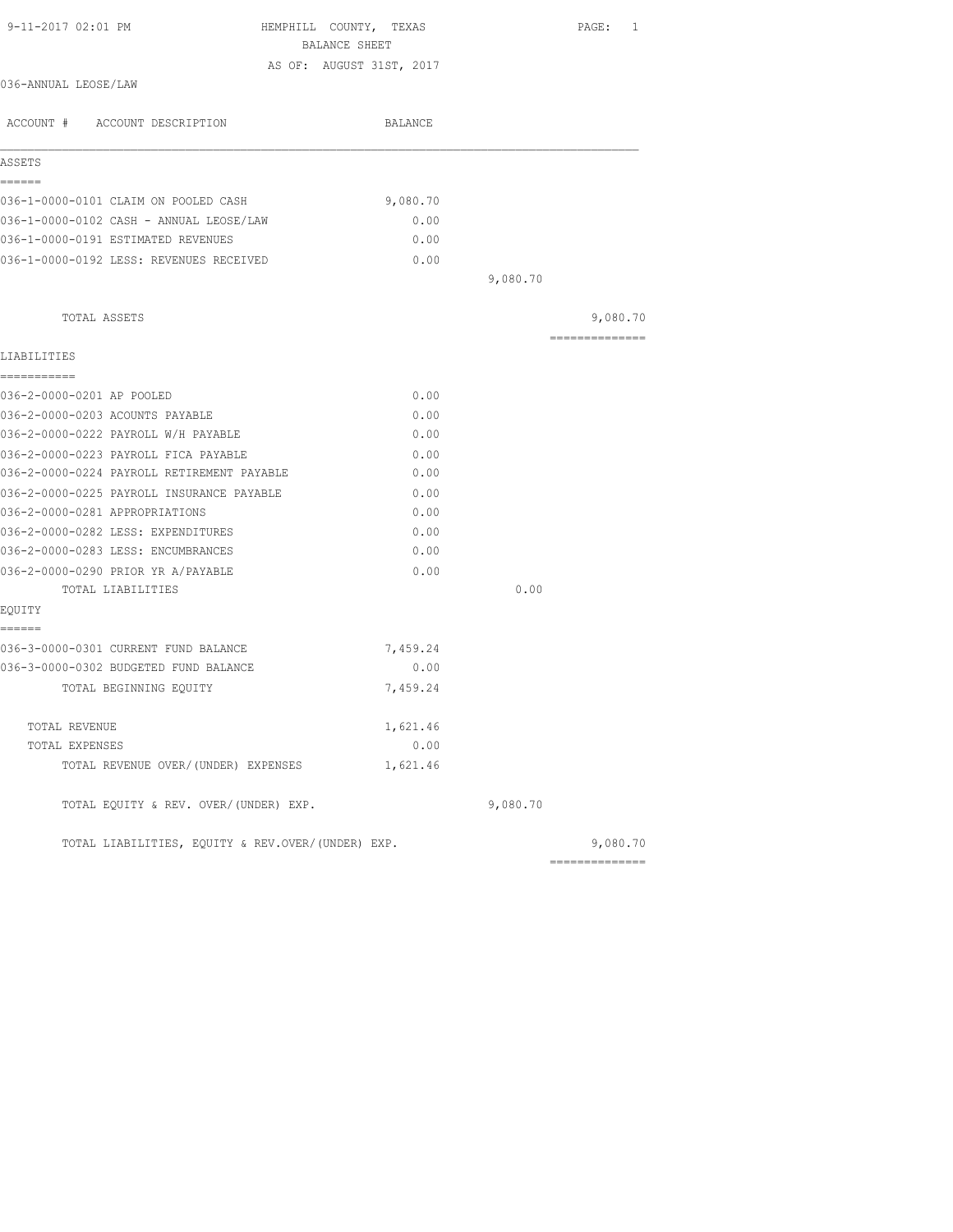| 9-11-2017 02:01 PM                                | HEMPHILL COUNTY, TEXAS   |           | PAGE: 1        |
|---------------------------------------------------|--------------------------|-----------|----------------|
|                                                   | BALANCE SHEET            |           |                |
| 046-SCAAP                                         | AS OF: AUGUST 31ST, 2017 |           |                |
|                                                   |                          |           |                |
| ACCOUNT # ACCOUNT DESCRIPTION                     | BALANCE                  |           |                |
| ASSETS                                            |                          |           |                |
| ------                                            |                          |           |                |
| 046-1-0000-0101 CLAIM ON POOLED CASH              | 65,265.58                |           |                |
| 046-1-0000-0102 CASH - SCAAP                      | 0.00                     |           |                |
| 046-1-0000-0191 ESTIMATED REVENUES                | 0.00                     |           |                |
| 046-1-0000-0192 LESS: REVENUES RECEIVED           | 0.00                     |           |                |
|                                                   |                          | 65,265.58 |                |
| TOTAL ASSETS                                      |                          |           | 65,265.58      |
|                                                   |                          |           | ============== |
| LIABILITIES<br>===========                        |                          |           |                |
| 046-2-0000-0201 AP POOLED                         | 0.00                     |           |                |
| 046-2-0000-0203 ACOUNTS PAYABLE                   | 0.00                     |           |                |
| 046-2-0000-0222 PAYROLL W/H PAYABLE               | 0.00                     |           |                |
| 046-2-0000-0223 PAYROLL FICA PAYABLE              | 0.00                     |           |                |
| 046-2-0000-0224 PAYROLL RETIREMENT PAYABLE        | 0.00                     |           |                |
| 046-2-0000-0225 PAYROLL INSURANCE PAYABLE         | 0.00                     |           |                |
| 046-2-0000-0281 APPROPRIATIONS                    | 0.00                     |           |                |
| 046-2-0000-0282 LESS: EXPENDITURES                | 0.00                     |           |                |
| 046-2-0000-0283 LESS: ENCUMBRANCES                | 0.00                     |           |                |
| TOTAL LIABILITIES                                 |                          | 0.00      |                |
| EQUITY                                            |                          |           |                |
| ======                                            |                          |           |                |
| 046-3-0000-0301 CURRENT FUND BALANCE              | 59,529.46                |           |                |
| 046-3-0000-0302 BUDGETED FUND BALANCE             | 0.00                     |           |                |
| TOTAL BEGINNING EQUITY                            | 59,529.46                |           |                |
| TOTAL REVENUE                                     | 7,354.00                 |           |                |
| TOTAL EXPENSES                                    | 1,617.88                 |           |                |
| TOTAL REVENUE OVER/(UNDER) EXPENSES               | 5,736.12                 |           |                |
| TOTAL EQUITY & REV. OVER/(UNDER) EXP.             |                          | 65,265.58 |                |
| TOTAL LIABILITIES, EQUITY & REV.OVER/(UNDER) EXP. |                          |           | 65,265.58      |
|                                                   |                          |           | ============== |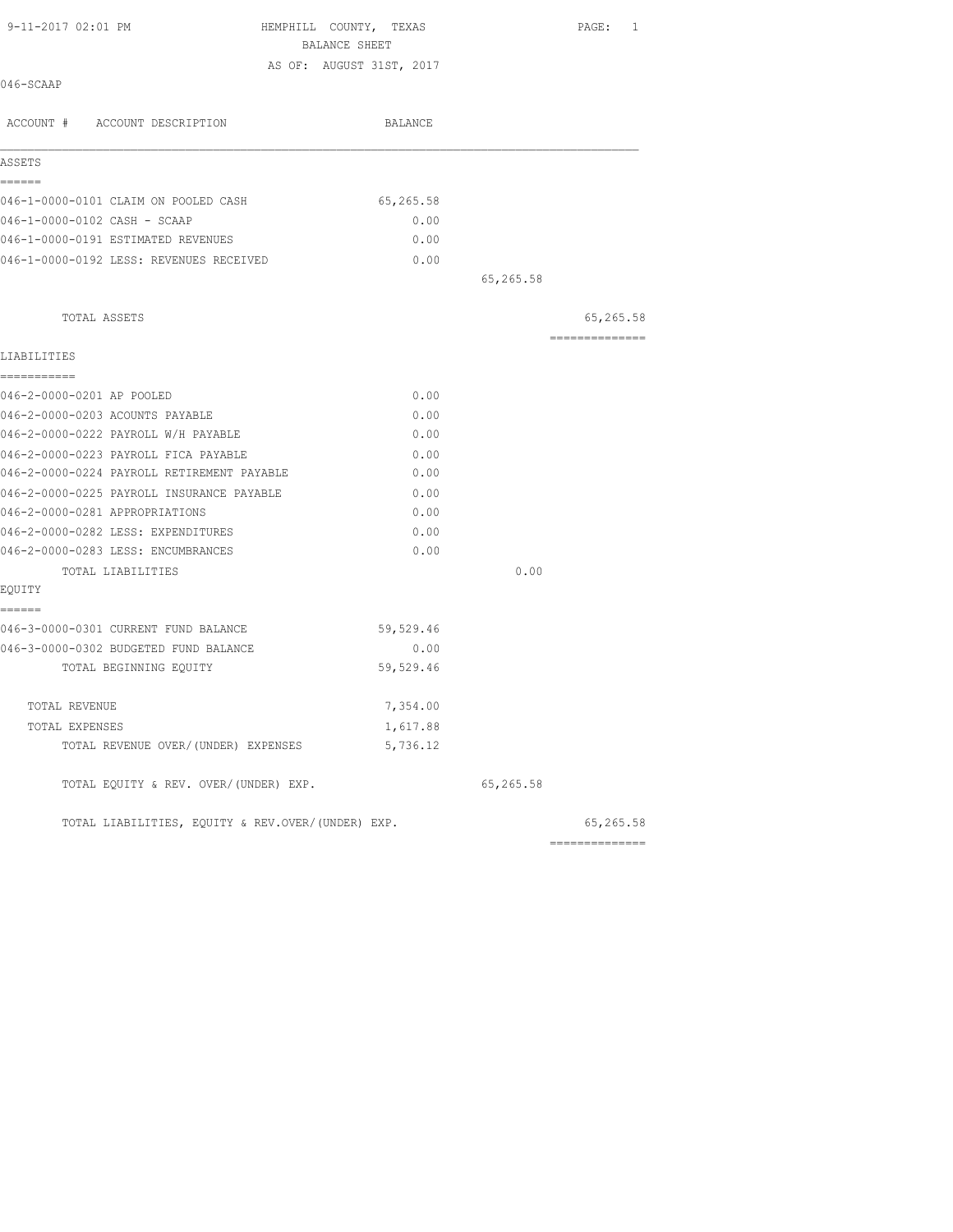| 9-11-2017 02:01 PM                                | HEMPHILL COUNTY, TEXAS<br>BALANCE SHEET | PAGE: 1                                                                                                                                                                                                                                                                                                                                                                                                                                                                                             |
|---------------------------------------------------|-----------------------------------------|-----------------------------------------------------------------------------------------------------------------------------------------------------------------------------------------------------------------------------------------------------------------------------------------------------------------------------------------------------------------------------------------------------------------------------------------------------------------------------------------------------|
|                                                   | AS OF: AUGUST 31ST, 2017                |                                                                                                                                                                                                                                                                                                                                                                                                                                                                                                     |
| 047-SHERIFF COMMISSARY                            |                                         |                                                                                                                                                                                                                                                                                                                                                                                                                                                                                                     |
| ACCOUNT # ACCOUNT DESCRIPTION                     | BALANCE                                 |                                                                                                                                                                                                                                                                                                                                                                                                                                                                                                     |
| ASSETS                                            |                                         |                                                                                                                                                                                                                                                                                                                                                                                                                                                                                                     |
| ======<br>047-1-0000-0101 SHERIFF COMMISSARY      | 12,313.86                               |                                                                                                                                                                                                                                                                                                                                                                                                                                                                                                     |
| 047-1-0000-0102 CASH-SHERIFF COMMISSARY           | 0.00                                    |                                                                                                                                                                                                                                                                                                                                                                                                                                                                                                     |
|                                                   |                                         | 12,313.86                                                                                                                                                                                                                                                                                                                                                                                                                                                                                           |
| TOTAL ASSETS                                      |                                         | 12,313.86                                                                                                                                                                                                                                                                                                                                                                                                                                                                                           |
|                                                   |                                         | $\begin{array}{cccccccccccccc} \multicolumn{2}{c}{} & \multicolumn{2}{c}{} & \multicolumn{2}{c}{} & \multicolumn{2}{c}{} & \multicolumn{2}{c}{} & \multicolumn{2}{c}{} & \multicolumn{2}{c}{} & \multicolumn{2}{c}{} & \multicolumn{2}{c}{} & \multicolumn{2}{c}{} & \multicolumn{2}{c}{} & \multicolumn{2}{c}{} & \multicolumn{2}{c}{} & \multicolumn{2}{c}{} & \multicolumn{2}{c}{} & \multicolumn{2}{c}{} & \multicolumn{2}{c}{} & \multicolumn{2}{c}{} & \multicolumn{2}{c}{} & \$              |
| EOUITY<br>======                                  |                                         |                                                                                                                                                                                                                                                                                                                                                                                                                                                                                                     |
| 047-3-0000-0301 SHERIFF COMMISSARY                | 12,313.86                               |                                                                                                                                                                                                                                                                                                                                                                                                                                                                                                     |
| TOTAL BEGINNING EQUITY                            | 12,313.86                               |                                                                                                                                                                                                                                                                                                                                                                                                                                                                                                     |
| <b>TOTAL REVENUE</b>                              | 0.00                                    |                                                                                                                                                                                                                                                                                                                                                                                                                                                                                                     |
| TOTAL EXPENSES                                    | 0.00                                    |                                                                                                                                                                                                                                                                                                                                                                                                                                                                                                     |
| TOTAL REVENUE OVER/ (UNDER) EXPENSES              | 0.00                                    |                                                                                                                                                                                                                                                                                                                                                                                                                                                                                                     |
| TOTAL EQUITY & REV. OVER/(UNDER) EXP.             |                                         | 12,313.86                                                                                                                                                                                                                                                                                                                                                                                                                                                                                           |
| TOTAL LIABILITIES, EQUITY & REV.OVER/(UNDER) EXP. |                                         | 12,313.86<br>$\begin{array}{cccccccccccccc} \multicolumn{2}{c}{} & \multicolumn{2}{c}{} & \multicolumn{2}{c}{} & \multicolumn{2}{c}{} & \multicolumn{2}{c}{} & \multicolumn{2}{c}{} & \multicolumn{2}{c}{} & \multicolumn{2}{c}{} & \multicolumn{2}{c}{} & \multicolumn{2}{c}{} & \multicolumn{2}{c}{} & \multicolumn{2}{c}{} & \multicolumn{2}{c}{} & \multicolumn{2}{c}{} & \multicolumn{2}{c}{} & \multicolumn{2}{c}{} & \multicolumn{2}{c}{} & \multicolumn{2}{c}{} & \multicolumn{2}{c}{} & \$ |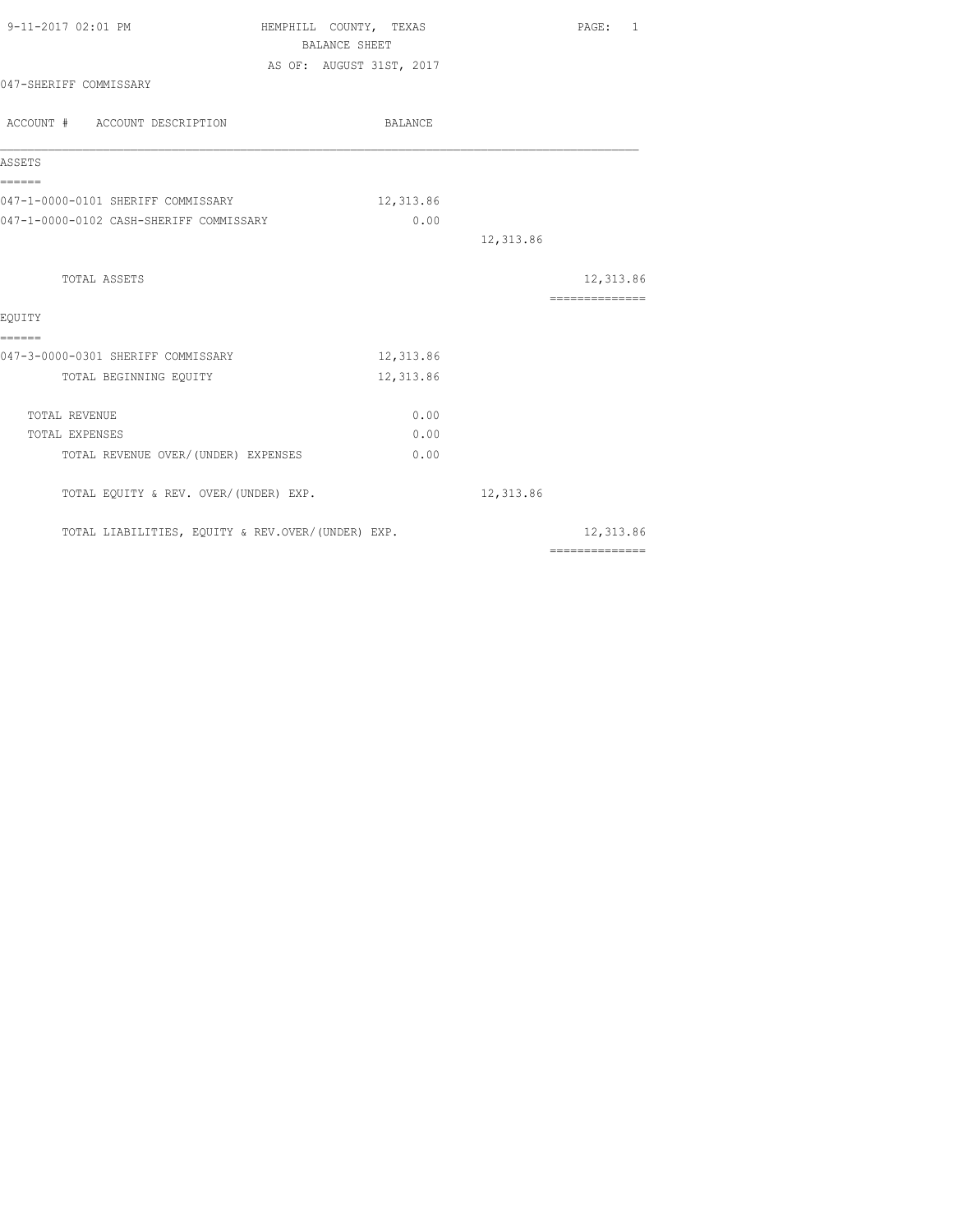| 9-11-2017 02:01 PM                                | HEMPHILL COUNTY, TEXAS<br><b>BALANCE SHEET</b> | PAGE: 1                                                                                                                                                                                                                                                                                                                                                                                                                                                                                |
|---------------------------------------------------|------------------------------------------------|----------------------------------------------------------------------------------------------------------------------------------------------------------------------------------------------------------------------------------------------------------------------------------------------------------------------------------------------------------------------------------------------------------------------------------------------------------------------------------------|
|                                                   | AS OF: AUGUST 31ST, 2017                       |                                                                                                                                                                                                                                                                                                                                                                                                                                                                                        |
| 048-SHERIFF SEIZURE                               |                                                |                                                                                                                                                                                                                                                                                                                                                                                                                                                                                        |
| ACCOUNT # ACCOUNT DESCRIPTION                     | BALANCE                                        |                                                                                                                                                                                                                                                                                                                                                                                                                                                                                        |
| ASSETS                                            |                                                |                                                                                                                                                                                                                                                                                                                                                                                                                                                                                        |
| ======<br>048-1-0000-0102 CASH                    | 5,309.47                                       |                                                                                                                                                                                                                                                                                                                                                                                                                                                                                        |
|                                                   |                                                | 5,309.47                                                                                                                                                                                                                                                                                                                                                                                                                                                                               |
| TOTAL ASSETS                                      |                                                | 5,309.47                                                                                                                                                                                                                                                                                                                                                                                                                                                                               |
|                                                   |                                                | $\begin{array}{cccccccccccccc} \multicolumn{2}{c}{} & \multicolumn{2}{c}{} & \multicolumn{2}{c}{} & \multicolumn{2}{c}{} & \multicolumn{2}{c}{} & \multicolumn{2}{c}{} & \multicolumn{2}{c}{} & \multicolumn{2}{c}{} & \multicolumn{2}{c}{} & \multicolumn{2}{c}{} & \multicolumn{2}{c}{} & \multicolumn{2}{c}{} & \multicolumn{2}{c}{} & \multicolumn{2}{c}{} & \multicolumn{2}{c}{} & \multicolumn{2}{c}{} & \multicolumn{2}{c}{} & \multicolumn{2}{c}{} & \multicolumn{2}{c}{} & \$ |
| EQUITY                                            |                                                |                                                                                                                                                                                                                                                                                                                                                                                                                                                                                        |
| ======<br>048-3-0000-0301 FUND BALANCE            | 5,309.47                                       |                                                                                                                                                                                                                                                                                                                                                                                                                                                                                        |
| TOTAL BEGINNING EQUITY                            | 5,309.47                                       |                                                                                                                                                                                                                                                                                                                                                                                                                                                                                        |
| TOTAL REVENUE                                     | 0.00                                           |                                                                                                                                                                                                                                                                                                                                                                                                                                                                                        |
| TOTAL EXPENSES                                    | 0.00                                           |                                                                                                                                                                                                                                                                                                                                                                                                                                                                                        |
| TOTAL REVENUE OVER/ (UNDER) EXPENSES              | 0.00                                           |                                                                                                                                                                                                                                                                                                                                                                                                                                                                                        |
| TOTAL EQUITY & REV. OVER/(UNDER) EXP.             |                                                | 5,309.47                                                                                                                                                                                                                                                                                                                                                                                                                                                                               |
| TOTAL LIABILITIES, EQUITY & REV.OVER/(UNDER) EXP. |                                                | 5,309.47                                                                                                                                                                                                                                                                                                                                                                                                                                                                               |
|                                                   |                                                | $\begin{array}{cccccccccccccc} \multicolumn{2}{c}{} & \multicolumn{2}{c}{} & \multicolumn{2}{c}{} & \multicolumn{2}{c}{} & \multicolumn{2}{c}{} & \multicolumn{2}{c}{} & \multicolumn{2}{c}{} & \multicolumn{2}{c}{} & \multicolumn{2}{c}{} & \multicolumn{2}{c}{} & \multicolumn{2}{c}{} & \multicolumn{2}{c}{} & \multicolumn{2}{c}{} & \multicolumn{2}{c}{} & \multicolumn{2}{c}{} & \multicolumn{2}{c}{} & \multicolumn{2}{c}{} & \multicolumn{2}{c}{} & \multicolumn{2}{c}{} & \$ |